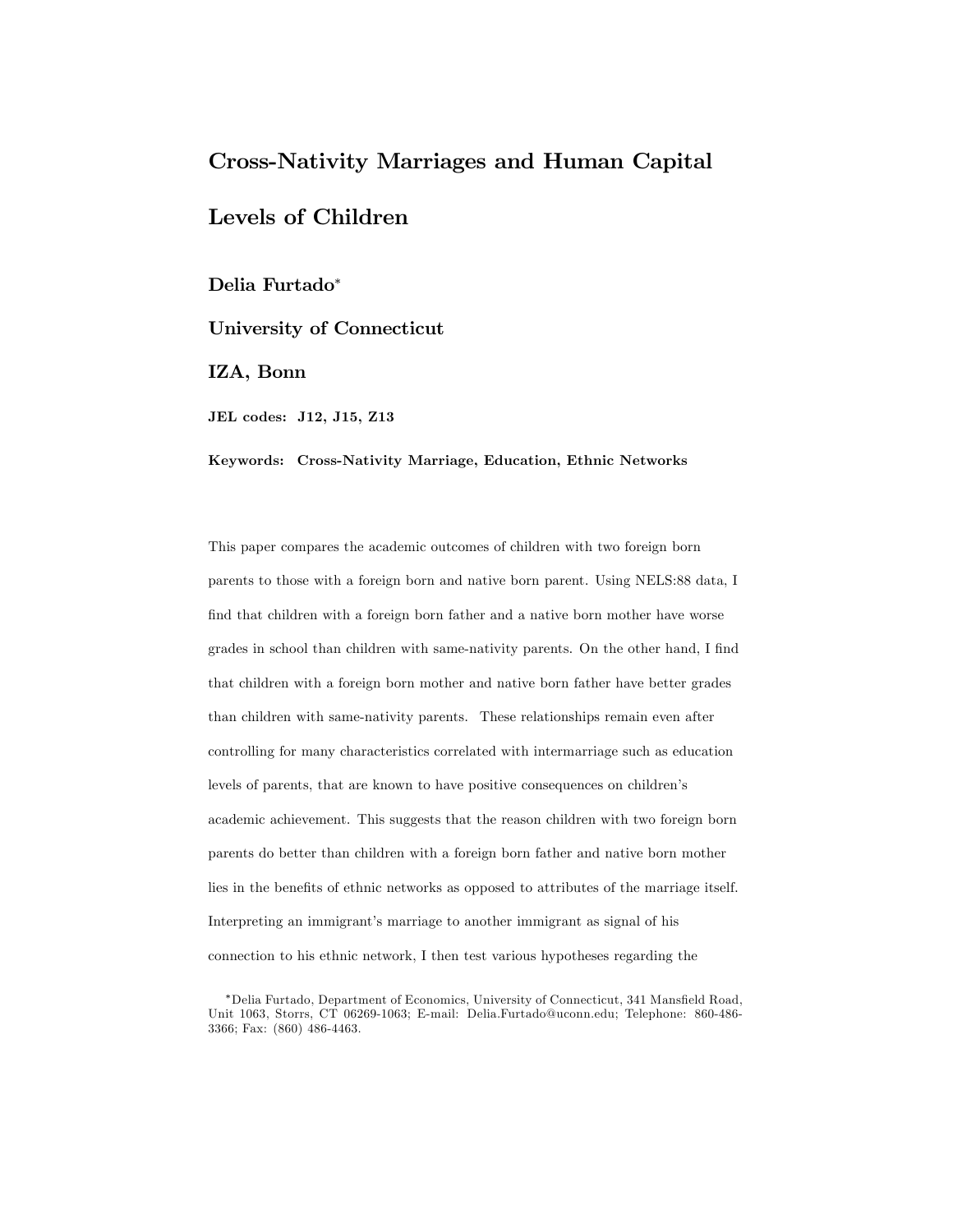usefulness of different networks for different types of people.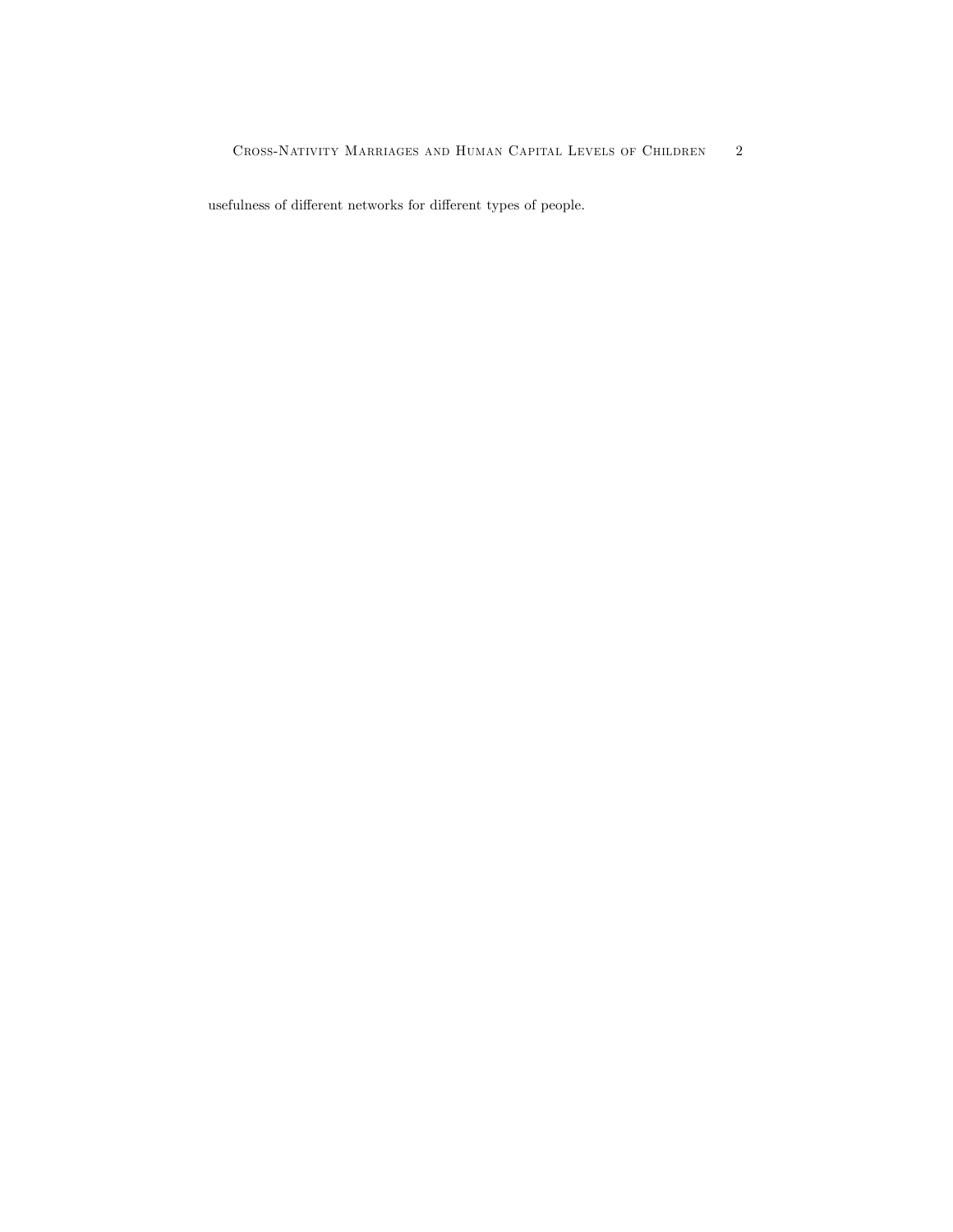## 1 Introduction

Assimilation, the process by which immigrants and their descendents become indistinguishable from the native population, is very complex because it occurs through so many different dimensions. Rapid convergence to certain native trends may in fact impede the speed at which immigrants become similar to natives in other aspects. In this paper, I examine the relationship between social integration to the host society and human capital accumulation of children, two different aspects of assimilation. Using marriage to immigrants as a measure of immigrants' participation in their ethnic networks, I first examine whether this participation results in more favorable academic outcomes for their children. Then, I consider the usefulness of different networks for different types of people.

Theoretically, connection to an ethnic network has an ambiguous effect on socioeconomic outcomes of both immigrants and their children. Immigrants involved in their ethnic communities are more likely to share information regarding job opportunities, housing availability, and the quality of different schools in the neighborhood. On the other hand, if participation in an ethnic network comes at the expense of association with natives, then immigrants may forego on spillovers from natives' better educational, employment, and earnings outcomes.1

<sup>1</sup> Because host country language proficiency makes association with natives possible and is in turn strengthened by this association, it is potentially an important mechanism through which social connections affect children's outcomes. Second generation immigrants, the native born children of immigrants, with a native born parent are more likely to have English as a first language and even only language (Stevens 1985) when compared to children with two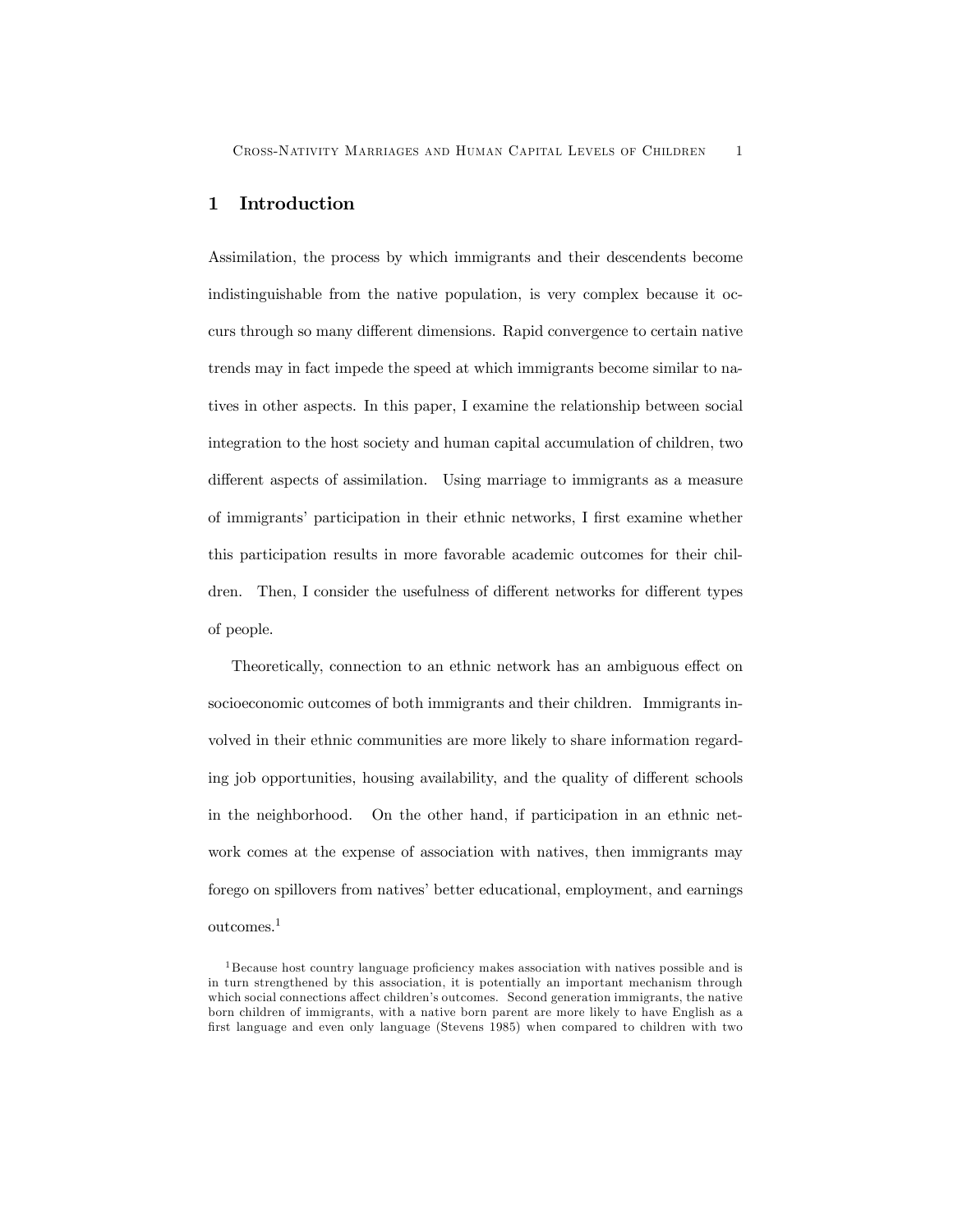Marriage to a co-ethnic is an appropriate measure of ethnic attachment both because immigrants that are more involved with their ethnic communities are more likely to marry ethnics and because marriage to an ethnic can result in further connections within the community. Recent studies have shown that the grown children of cross-nativity marriages have high levels of human capital. Even after controlling for age, sex, and race, Ramakrishnan (2004) finds that compared to having two foreign born parents, having a native born father decreases the probability of dropping out of high school by 0.315 while having a native born mother decreases the probability by 0.252. Similarly, Chiswick and DebBurman (2003) find that children of cross-nativity parents have more years of schooling than children with two foreign born parents.

It is difficult to interpret these results because it is unclear whether the positive effects from having a native born parent are coming from the individual characteristics of the immigrant parent that choose to marry a native, individual characteristics of the native born parent that choose to marry an immigrant, or attributes of the networks surrounding these marriages. For example, neither of the previously discussed studies take into account parental levels of education. This is potentially very important if immigrants who marry natives have different education levels than immigrants who marry immigrants or if natives who marry immigrants have different education levels than natives who marry other

foreign born parents. English proficiency is certainly positively correlated with test scores even after controlling for a number of household characteristics (Glick and White 2003, Portes and Rumbaut 2001). However, English spoken at home is not a significant predictor of academic achievement (Vernez and Abrahamse 1996), while being bilingual does have a positive effect on achievement (Rumbaut 1998).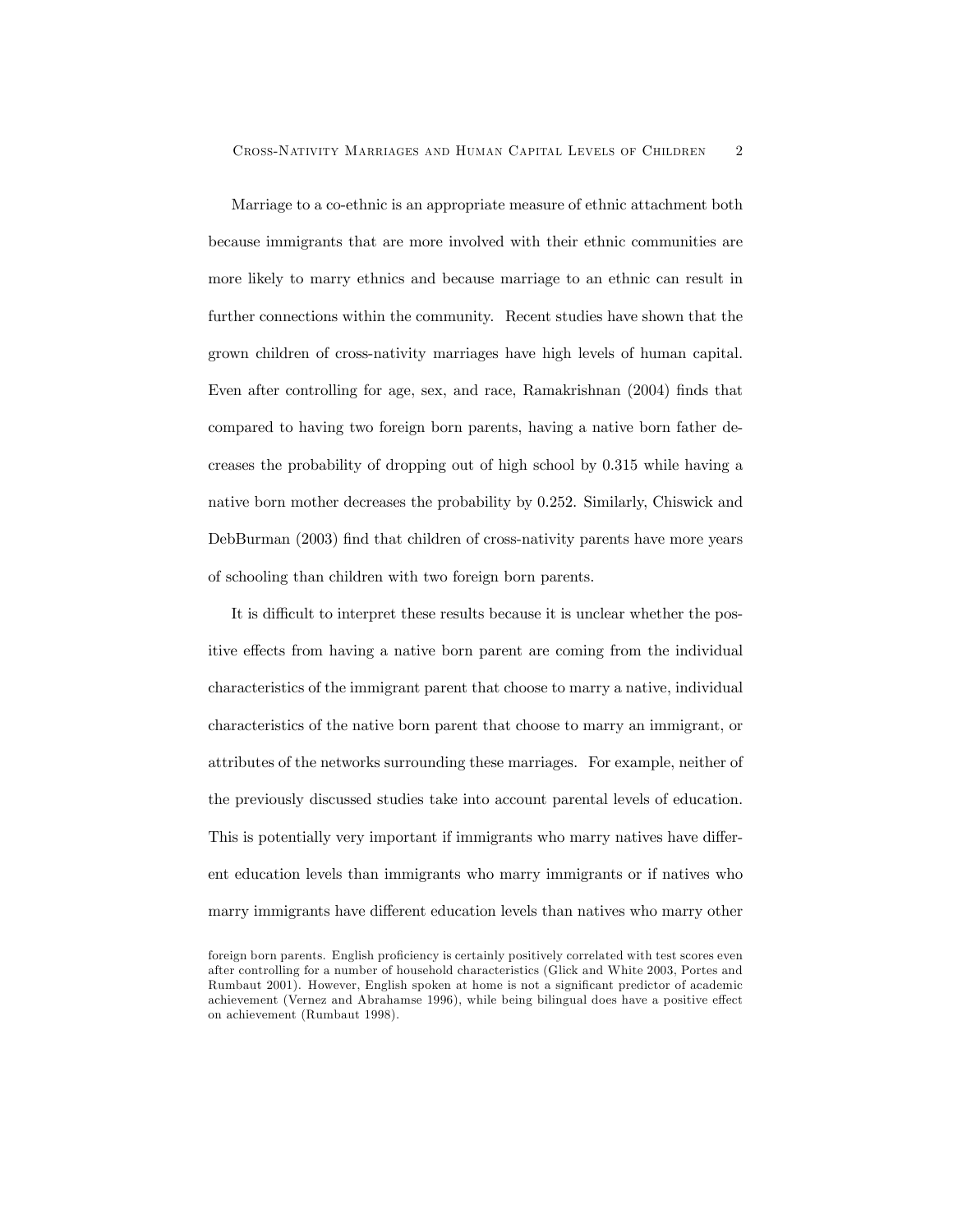natives. Unobservable characteristics of parents that may influence academic outcomes of children present an even bigger problem for interpreting the effects of parental nativity on child outcomes.

In this paper, I will examine how cross-nativity marriages are related to child outcomes while controlling for education of both parents as well as other household level variables. I find that children with a foreign born father and a native born mother have lower grades in school than children with either two foreign born parents or two native born parents. Children with a native born father and a foreign born mother, on the other hand, do better than any other category.

Interpreting the positive effect of a foreign born mother on child's human capital as a signal of the positive effects of ethnic networks, I then test various theories about the merits of different networks for different people. Specifically, I first consider whether the value of attachment to an ethnic network is increasing in the size and quality of the network. Next, holding average education of the network fixed, I test whether low skilled immigrants gain relatively more than high skilled immigrants from their cohesion with their ethnic networks. Lastly, I test the hypothesis that low skilled immigrants gain relatively more from low skilled networks and that high skilled immigrants gain relatively more from high skilled networks. Although there is convincing evidence for the first two theories, there is only weak evidence for the last two.

The remainder of this paper is organized as follows. In Section 2, I describe the data and present preliminary descriptive analysis regarding the impact of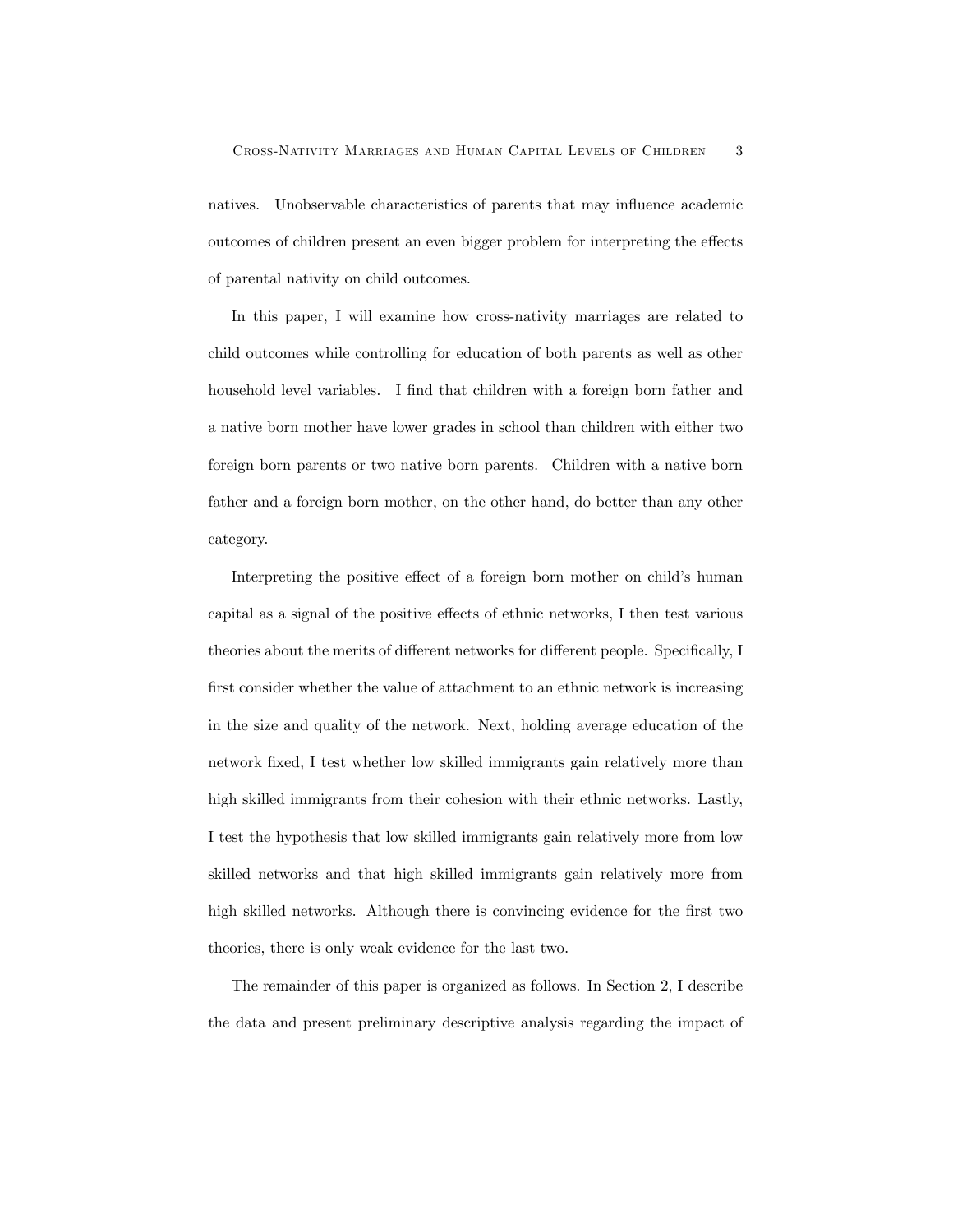cross-nativity marriages on academic outcomes of children. Section 3 examines the effects of these marriages while controlling for various household characteristics known to be associated with both child outcomes and cross-nativity marriages. It is then argued that after controlling for these characteristics, the positive effect of having a foreign born mother on second generation children's schooling can be interpreted as the gain from active involvement with the ethnic community. In Section 4, various hypotheses regarding the relative merits of cross-marriage depending on ethnic network quality and the individual's skill levels are described and tested. Section 5 concludes with a discussion of the significance of my findings and recommendations for future research.

#### 2 Data Description

In order to examine whether children of same-nativity parents perform better or worse in school than children with cross-nativity parents, I utilize National Education Longitudinal Study (NELS:88) data. NELS:88 is a stratified, clustered sample of 8th graders in 1988. Asians and Hispanics are oversampled making the data set particularly well suited for immigration research. Although the data set is longitudinal, I only use the initial round of the survey in order to have a large enough sample size for the analysis. There are about 23,000 native born 8th graders in the sample out of which about ten percent have at least one foreign born parent. The students were asked questions regarding their nativity, race, household income, home environment, and success in school. Parents were asked about their nativity, ethnicity, education levels, and household income.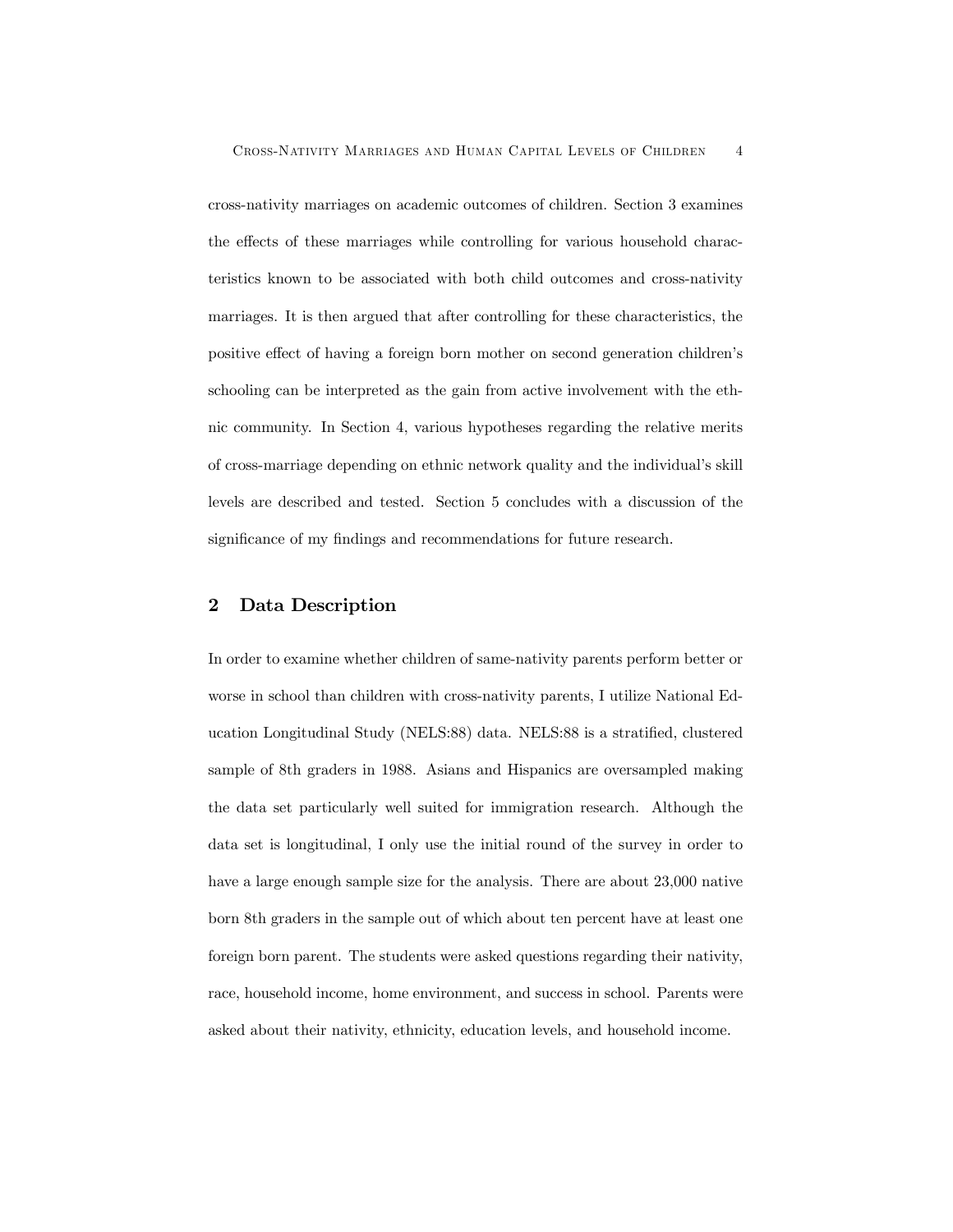The measure of academic achievement used in the analysis is average grades in school in the past five years. It was computed as an average of self-reported grades in English, mathematics, science, and social studies. The grades in the individual subjects are reported on a five point  $scale<sup>2</sup>$  and the composite grade measure is just an average over the four subjects. Other measures of academic achievement in the NELS:88 include ability groups in the four subjects, whether or not a grade was ever repeated, and scores on standardized tests in the four main subjects. Although grades may seem like a more subjective measure of academic achievement than standardized test scores, I chose to conduct the analysis using grades because of the findings in the literature that especially for minorities, grades in high school are a better determinant of college achievement than SAT scores (for example, Kane  $2001$ ).<sup>3</sup> Education of the parents is coded in six levels ranging from less than high school to more than a college degree. From these levels, I constructed a continuous years of schooling variable using the typical amount of time it takes to complete the various degrees.<sup>4</sup>

Nativity of the parents were coded simply as binary variables equal to one if the parent was born abroad and zero otherwise. An assumption made throughout this analysis is that couples consisting of two immigrants are more connected to their ethnic communities than those consisting of only one immigrant. Two

<sup>2</sup>Mostly A's are coded 4, mostly B's 3, mostly C's 2, mostly D's 1, and mostly below D's 0.5.<br> $3$  Signficant differences by family type were not observed for the other measures of human

capital. However, according to the 2000 U.S. Census, after controlling for parental levels of education, 16 and 17 year olds with mixed nativity parents were more likely to have dropped out of high school than those with either two foreign born parents or two native born parents.

<sup>4</sup> I determined the "typical" amount using Chiswick and DebBurman (2004)as a guideline.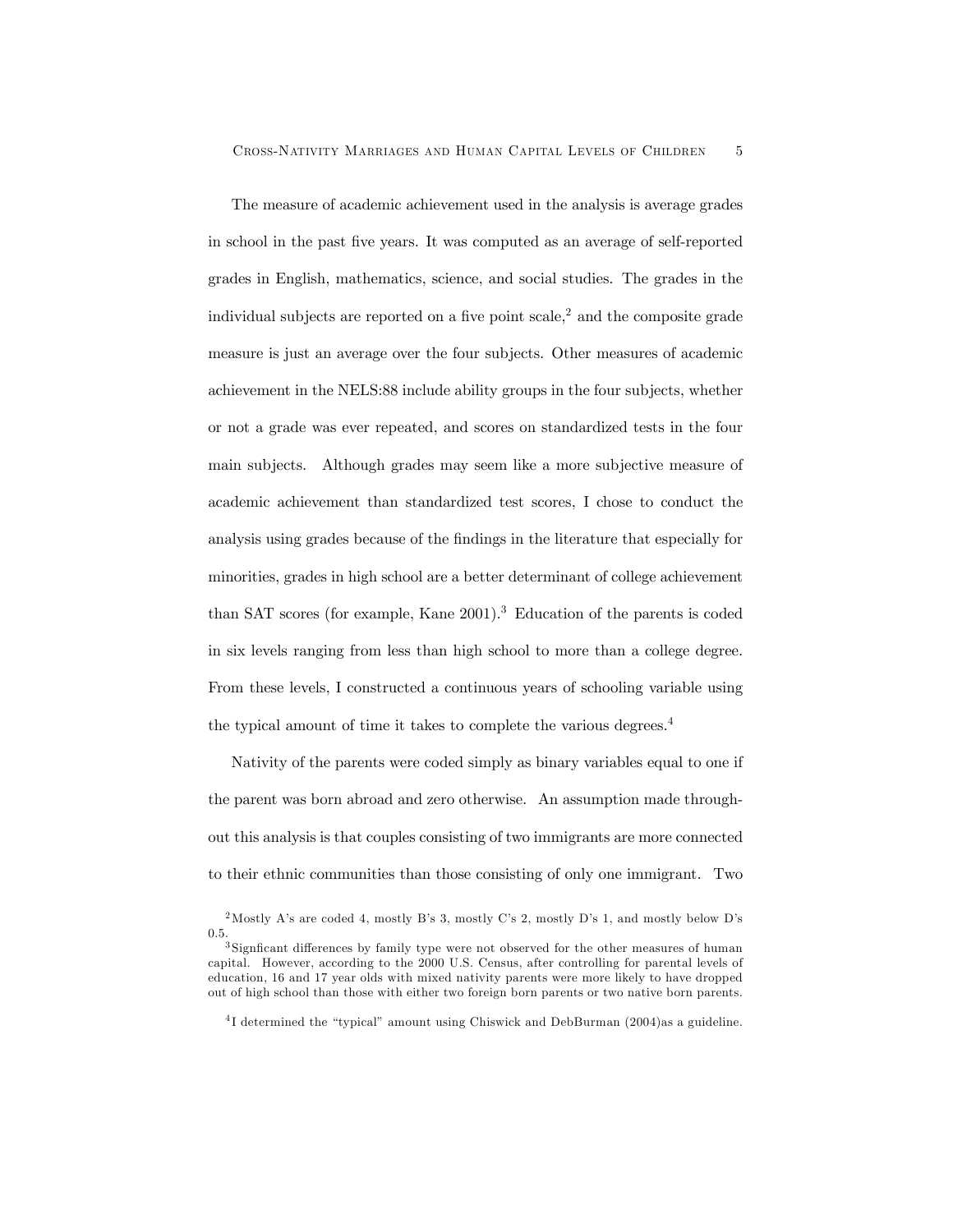potential concerns arise from this assumption. First, the foreign born who marry natives may be predominantly marrying the native born children of immigrants from their own ethnicity. This should not necessarily be interpreted as social integration to the mainstream host society. In fact, a second-generation immigrant could potentially be more connected with the ethnic network than a recently arrived immigrant since he or she has been in the community for a longer period of time. Second, the foreign born spouses of immigrants may be from completely different countries and cultures and again, calling this a sign of ethnic cohesion is perhaps misleading. To establish the magnitude of these potential concerns, it is useful to determine the proportion of all crossnativity marriages involving a first and second-generation immigrant from the same ethnicity as well as the proportion of all two immigrant marriages involving immigrants born in different countries.

NELS:88 does not contain very detailed information about parental country of birth and has no information about grandparents' birthplaces. However, the parents of 8th graders in 1988 were most likely already married in 1970. Thus, by using the 1970 U.S. Census (the last census to ask questions related to parental birthplaces) to examine marriage patterns of immigrants that are relatively young (and thus more likely to have 8th grader children in 1988), we can gain some sense for whether these concerns are warranted. Table 1 presents marriage patterns of foreign born males and females. Note that the majority (61.5 percent) of foreign born males marry foreign born females and a majority (over 80 percent) of these marriages have both husband and wife born in the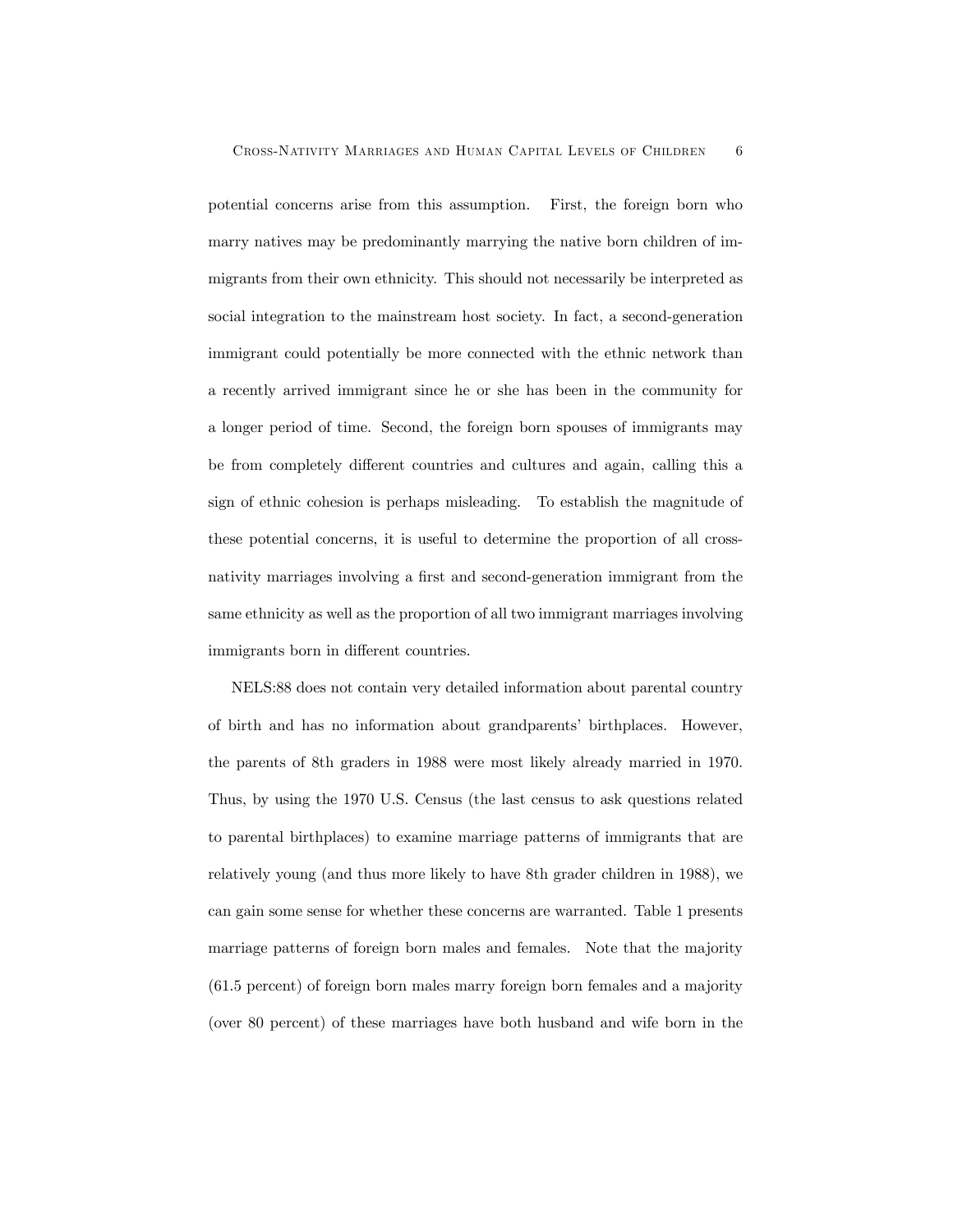|                               | Spouse Type                       | Males | Females |
|-------------------------------|-----------------------------------|-------|---------|
| Foreign Born                  | Same Country                      | 51.2  | 47.2    |
|                               | <b>Different Country</b>          | 10.3  | 10.3    |
| 2nd Generation Same Ethnicity |                                   | 4.2   | 4.6     |
|                               | <b>Different Ethnicity</b>        | 5.7   | 5.8     |
|                               | 3rd+ Generation Unknown Ethnicity | 28.5  | 32.0    |
|                               |                                   | 100   | 100     |

Cross-Nativity Marriages and Human Capital Levels of Children 7

Table 1: Spouse Types of Foreign Born Males and Females Age 35 and Under According to the 1970 U.S. Census

same country. That is, of those marriages where both spouses are foreign born, over 80 percent involve spouses born in the same country. This suggests that having a foreign born spouse is a good measure of ethnic attachment. In order to examine whether marriage to a native is a good measure of "unattachment" to an ethnic network, I consider whether most of the native born spouses of immigrants have parents born in the same country as the immigrant. I find that of those foreign born males that marry native born females, about three times as many marry women with two native born parents than with at least one foreign born parent. Even among those immigrants that marry native born children of immigrants, more than half of the women they marry are of different ethnicities. Only about 10 percent of the natives that marry immigrants have at least one parent born in the same country as the immigrant. Results for foreign born women are almost identical. Thus, I argue, marriages comprised of foreign born husbands and wives are a reasonable measure of ethnic connection.

Table 2 shows average grades by family type for the whole sample and then Asians and Hispanics separately. Children with a foreign born father and a native born mother have the lowest grades, but children with a foreign born mother and a native born father have the highest. Children with both foreign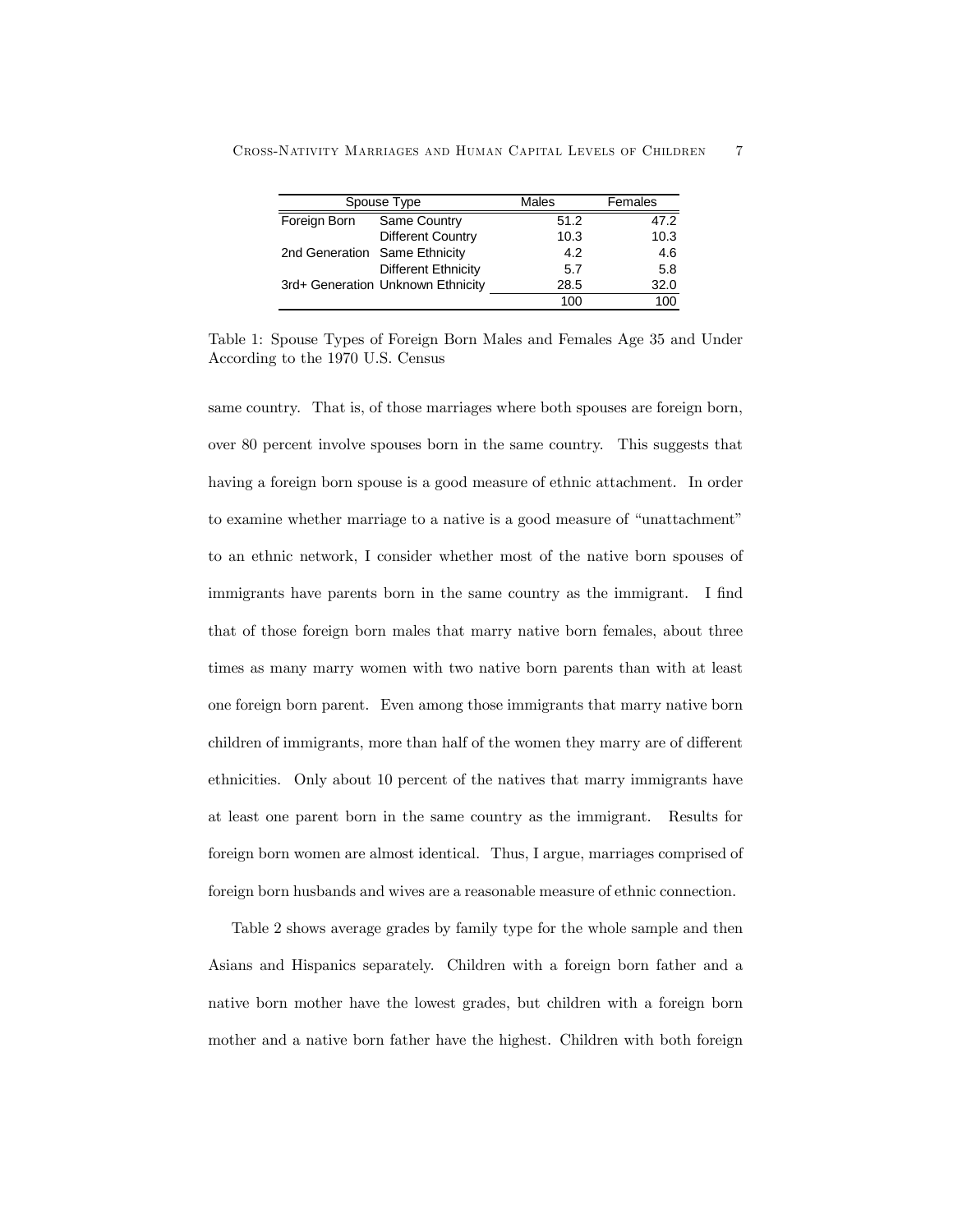|           | <b>Both Native</b> | Foreign Father Foreign Mother Both Foreign |      |      |
|-----------|--------------------|--------------------------------------------|------|------|
| All       | 2.90               | 2.84                                       | 2.98 | 2.95 |
| Hispanics | 2.76               | 2.72                                       | 2.90 | 2.78 |
| Asians    | 2.77               | 2.91                                       | 2.99 | 3.43 |

Table 2: Average Grades of Eighth Graders by Family Type and Race

born parents have the second highest grades and the difference between two foreign born parents and just a foreign born mother is not statistically significant. The difference between having just a foreign born father and both parents foreign born is statistically significant at the 5 percent level.

These comparisons may not be very reasonable if different ethnic groups are more likely to cross-marry and specifically if this tendency varies by gender. For example, it could be that native born males are more likely than females to marry Asians, and since Asians typically have higher levels of education, it would be natural that children with foreign born mothers and native born fathers would have better grades than children with a foreign born father and native born mother. Thus, it is important to consider the patterns by race. Although Hispanics typically have lower grades than the population in general, Table 2 shows that the relationships between the different family types for Hispanics are about the same as the general population. For Asians, native born children with two native born parents have the lowest grades while children with two foreign born parents have the highest grades. Children with mixed parents perform somewhere in between but, contrary to the Hispanic case, the difference between whether the mother or father is foreign born is not statistically significant at the 5 percent level.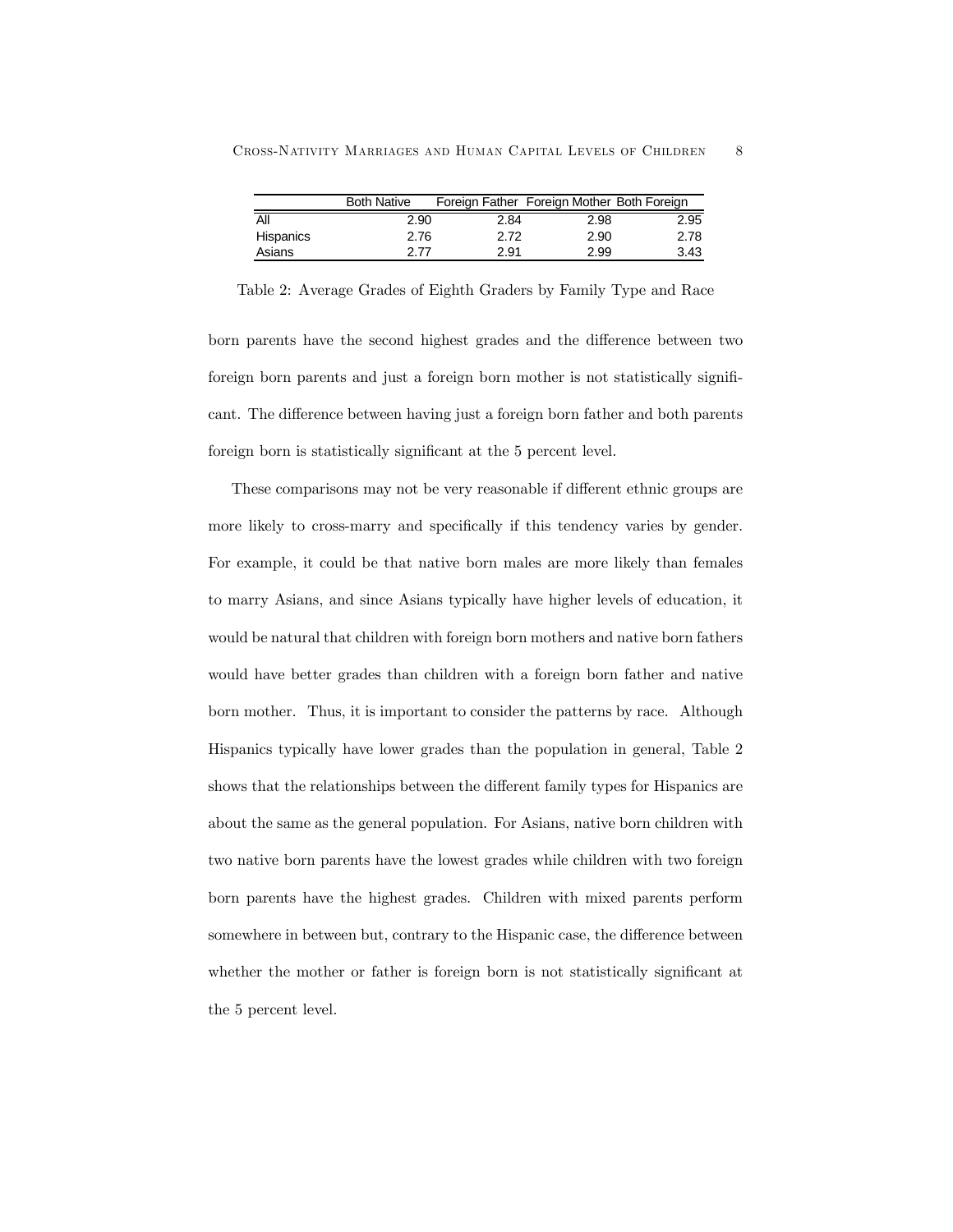One may question whether certain ethnicities are more likely to marry Americans than others and whether this depends on the gender of the foreign-born spouse. Although NELS:88 does not contain information on parents' country of birth, the parents of eighth graders in 1988 were most likely already married in 1970. Thus, using U.S. Census data for 1970, we can observe typical marriage patterns for the parents of these students. Tables 3 and 4 respectively show the types of spouses foreign-born males and females ages 18 to 40 are most likely to have. Notice in Table 3 that most (75 percent) of all foreign-born males are married either to females born in their country of birth or native-born females neither of whose parents were born in the male's country of birth. There is substantial variation across ethnicities, however, in these patterns. For example, German, French, and Polish foreign-born males are significantly more likley to marry 3+ generation Americans than Koreans, Cubans, and Portuguese. As can be seen in Table 4, patterns are similar for females. Again the German and French foreign-born females are the most likely to marry Americans while the Cubans and Portuguese are most likely to marry same-nativity foreign-born males. However, Japanese and Korean females are much more likely to marry American males than Japanese and Korean males are to marry American females. This may be explained by the large number of American military forces, most of whom are male, stationed in these countries.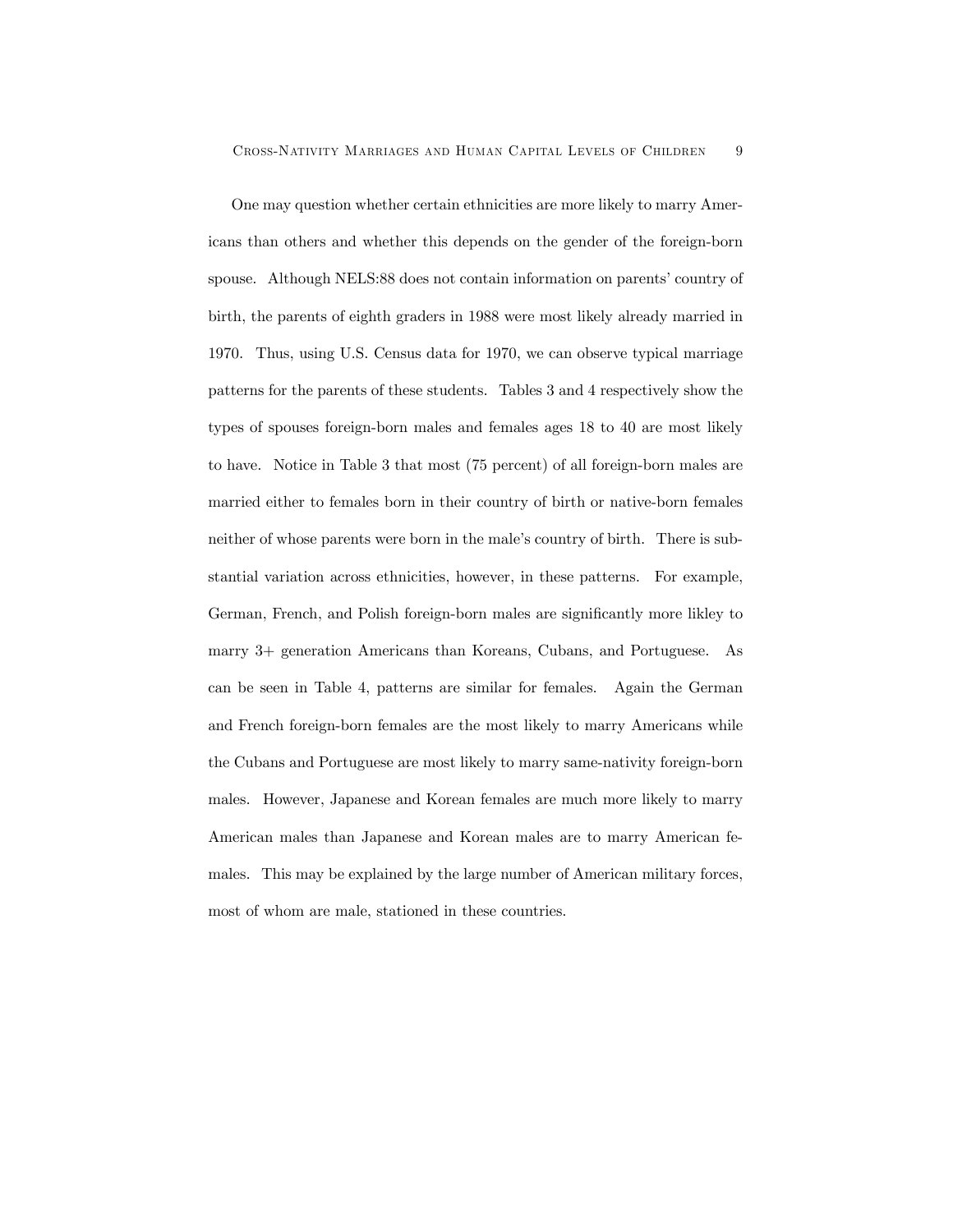| <b>Birthplace</b>  | <b>Obs</b> | <b>Percent Married to</b> |                                          |      |           |  |  |
|--------------------|------------|---------------------------|------------------------------------------|------|-----------|--|--|
|                    |            | American                  | 2nd Generation Foreign-born Foreign-born |      |           |  |  |
|                    |            |                           | Same                                     | Same | Different |  |  |
| Mexico             | 935        | 22.1                      | 18.0                                     | 56.7 | 3.2       |  |  |
| Cuba               | 434        | 13.1                      | 0.5                                      | 78.8 | 7.6       |  |  |
| France             | 69         | 47.8                      | 0.0                                      | 24.6 | 27.5      |  |  |
| Greece             | 200        | 24.0                      | 13.0                                     | 54.5 | 8.5       |  |  |
| Italy              | 637        | 29.5                      | 10.8                                     | 51.5 | 8.2       |  |  |
| Portugal           | 123        | 14.6                      | 7.3                                      | 72.4 | 5.7       |  |  |
| Germany            | 539        | 48.2                      | 3.0                                      | 34.1 | 14.7      |  |  |
| Poland             | 167        | 37.7                      | 4.8                                      | 38.3 | 19.2      |  |  |
| China              | 244        | 9.8                       | 6.6                                      | 68.0 | 15.6      |  |  |
| Japan              | 103        | 24.3                      | 1.9                                      | 63.1 | 10.7      |  |  |
| North/South Korea  | 54         | 3.7                       | 0.0                                      | 85.2 | 11.1      |  |  |
| <b>Phillipines</b> | 202        | 20.3                      | 4.0                                      | 70.8 | 5.0       |  |  |
| Total              | 3707       | 26.1                      | 8.7                                      | 56.2 | 9.0       |  |  |

Table 3: Male Marriage Types by Ethnic Group, using 1970 Census data

| <b>Birthplace</b> | Obs  | <b>Percent Married to</b> |                             |      |                  |  |  |
|-------------------|------|---------------------------|-----------------------------|------|------------------|--|--|
|                   |      | American                  | 2nd Generation Foreign-born |      | Foreign-born     |  |  |
|                   |      |                           | Same                        | Same | <b>Different</b> |  |  |
|                   |      |                           |                             |      |                  |  |  |
| Mexico            | 907  | 19.3                      | 17.5                        | 58.4 | 4.7              |  |  |
| Cuba              | 435  | 12.6                      | 0.7                         | 78.6 | 8.1              |  |  |
| France            | 129  | 71.3                      | 0.8                         | 13.2 | 14.7             |  |  |
| Greece            | 139  | 12.2                      | 3.6                         | 78.4 | 5.8              |  |  |
| Italy             | 495  | 19.8                      | 9.3                         | 66.3 | 4.7              |  |  |
| Portugal          | 118  | 17.8                      | 5.1                         | 75.4 | 1.7              |  |  |
| Germany           | 1095 | 70.8                      | 2.2                         | 16.8 | 10.2             |  |  |
| Poland            | 146  | 34.3                      | 5.5                         | 43.8 | 16.4             |  |  |
| China             | 230  | 13.0                      | 2.6                         | 72.2 | 12.2             |  |  |
| Japan             | 240  | 65.4                      | 4.2                         | 27.1 | 3.3              |  |  |
| North/South Korea | 121  | 57.0                      | 0.8                         | 38.0 | 4.1              |  |  |
| Phillipines       | 239  | 32.6                      | 4.6                         | 59.8 | 2.9              |  |  |
| Total             | 4294 | 37.7                      | 6.5                         | 48.5 | 7.3              |  |  |

Table 4: Female Marriage Types by Ethnic Group, using 1970 Census data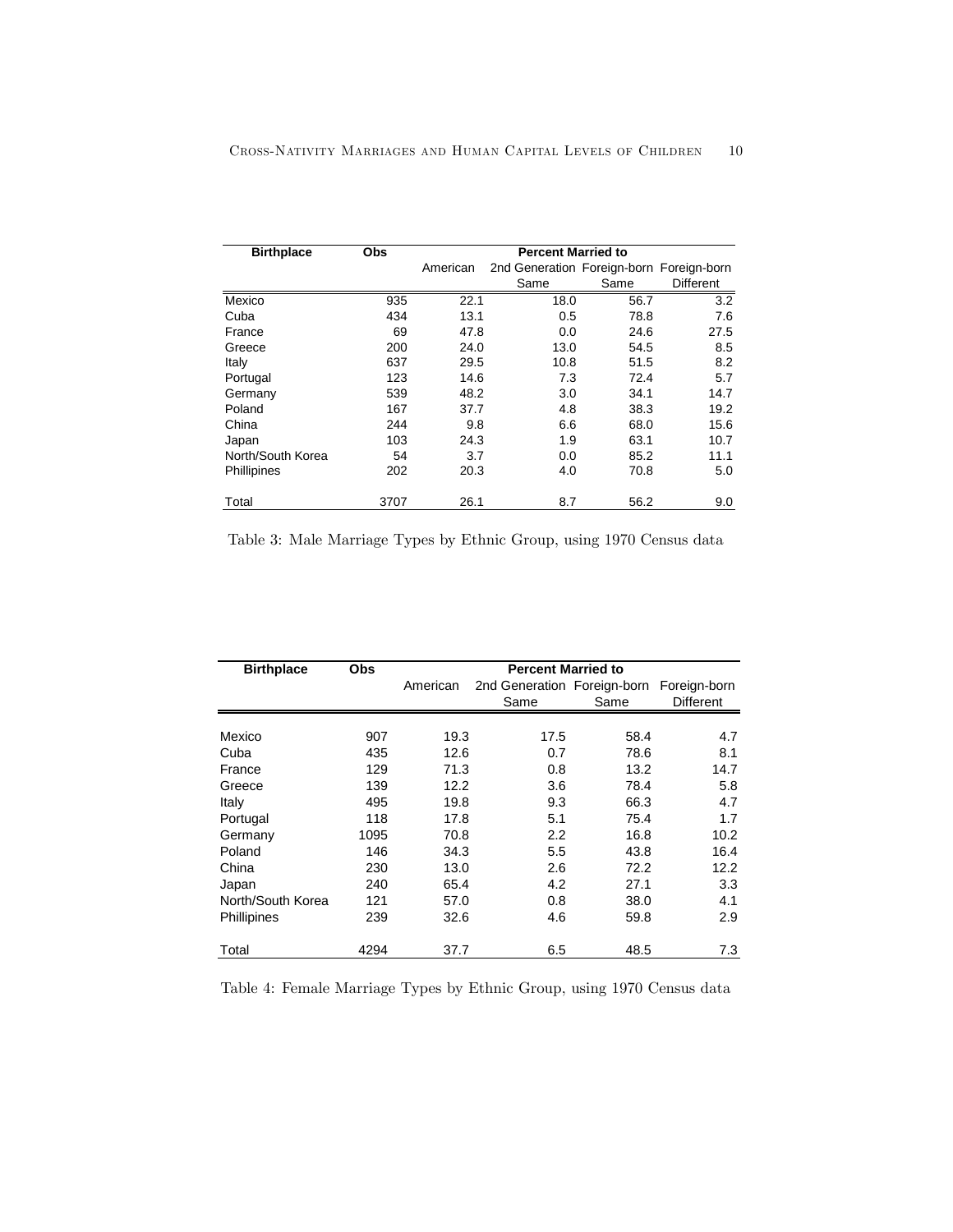|                    | <b>Both Native</b> |        | Foreign Father |        | Foreign Mother |        | <b>Both Foreign</b> |        |
|--------------------|--------------------|--------|----------------|--------|----------------|--------|---------------------|--------|
|                    | Mother             | Father | Mother         | Father | Mother         | Father | Mother              | Father |
| <b>ALL</b>         |                    |        |                |        |                |        |                     |        |
| Years of Schooling | 13.00              | 13.10  | 12.98          | 12.93  | 12.75          | 13.51  | 12.12               | 12.42  |
| Proportion         |                    |        |                |        |                |        |                     |        |
| < High School      | 0.13               | 0.13   | 0.16           | 0.21   | 0.14           | 0.08   | 0.29                | 0.29   |
| High School        | 0.36               | 0.29   | 0.31           | 0.21   | 0.30           | 0.26   | 0.21                | 0.15   |
| > High School      | 0.21               | 0.18   | 0.21           | 0.14   | 0.19           | 0.18   | 0.10                | 0.10   |
| Bachelor Degree +  | 0.31               | 0.40   | 0.32           | 0.43   | 0.37           | 0.47   | 0.40                | 0.46   |
| <b>HISPANICS</b>   |                    |        |                |        |                |        |                     |        |
| Years of Schooling | 12.27              | 12.39  | 12.13          | 11.64  | 11.86          | 12.64  | 11.24               | 11.27  |
| Proportion         |                    |        |                |        |                |        |                     |        |
| < High School      | 0.24               | 0.23   | 0.32           | 0.39   | 0.28           | 0.18   | 0.41                | 0.43   |
| <b>High School</b> | 0.35               | 0.27   | 0.32           | 0.18   | 0.20           | 0.23   | 0.20                | 0.16   |
| > High School      | 0.17               | 0.16   | 0.18           | 0.10   | 0.18           | 0.19   | 0.10                | 0.08   |
| Bachelor Degree +  | 0.24               | 0.33   | 0.18           | 0.32   | 0.34           | 0.40   | 0.29                | 0.33   |
| <b>ASIANS</b>      |                    |        |                |        |                |        |                     |        |
| Years of Schooling | 13.68              | 13.62  | 12.73          | 14.02  | 12.30          | 13.24  | 14.65               | 15.44  |
| Proportion         |                    |        |                |        |                |        |                     |        |
| < High School      | 0.08               | 0.10   | 0.06           | 0.09   | 0.25           | 0.07   | 0.08                | 0.04   |
| High School        | 0.25               | 0.25   | 0.36           | 0.12   | 0.28           | 0.27   | 0.10                | 0.12   |
| > High School      | 0.21               | 0.17   | 0.13           | 0.42   | 0.12           | 0.23   | 0.11                | 0.10   |
| Bachelor Degree +  | 0.46               | 0.47   | 0.45           | 0.37   | 0.35           | 0.42   | 0.71                | 0.75   |

Cross-Nativity Marriages and Human Capital Levels of Children 11

Table 5: Parental Education Levels by Marriage Type and Race

#### 3 Measuring Ethnic Connectedness with Marriage Choices

Because education affects intermarriage decisions (Furtado 2006, Meng and Gregory 2005), the variation in grades by family type could potentially be perfectly explained by variation in education levels of parents. Table 5 presents average schooling levels for mothers and fathers by marriage type. For the general population as well as Hispanics, natives married to natives have the highest schooling levels. For Asians, however, foreigners married to foreigners have the highest schooling levels. Correspondingly, except for in Asian marriages, natives typically have higher levels of education than their immigrant spouses in the mixed nativity marriages.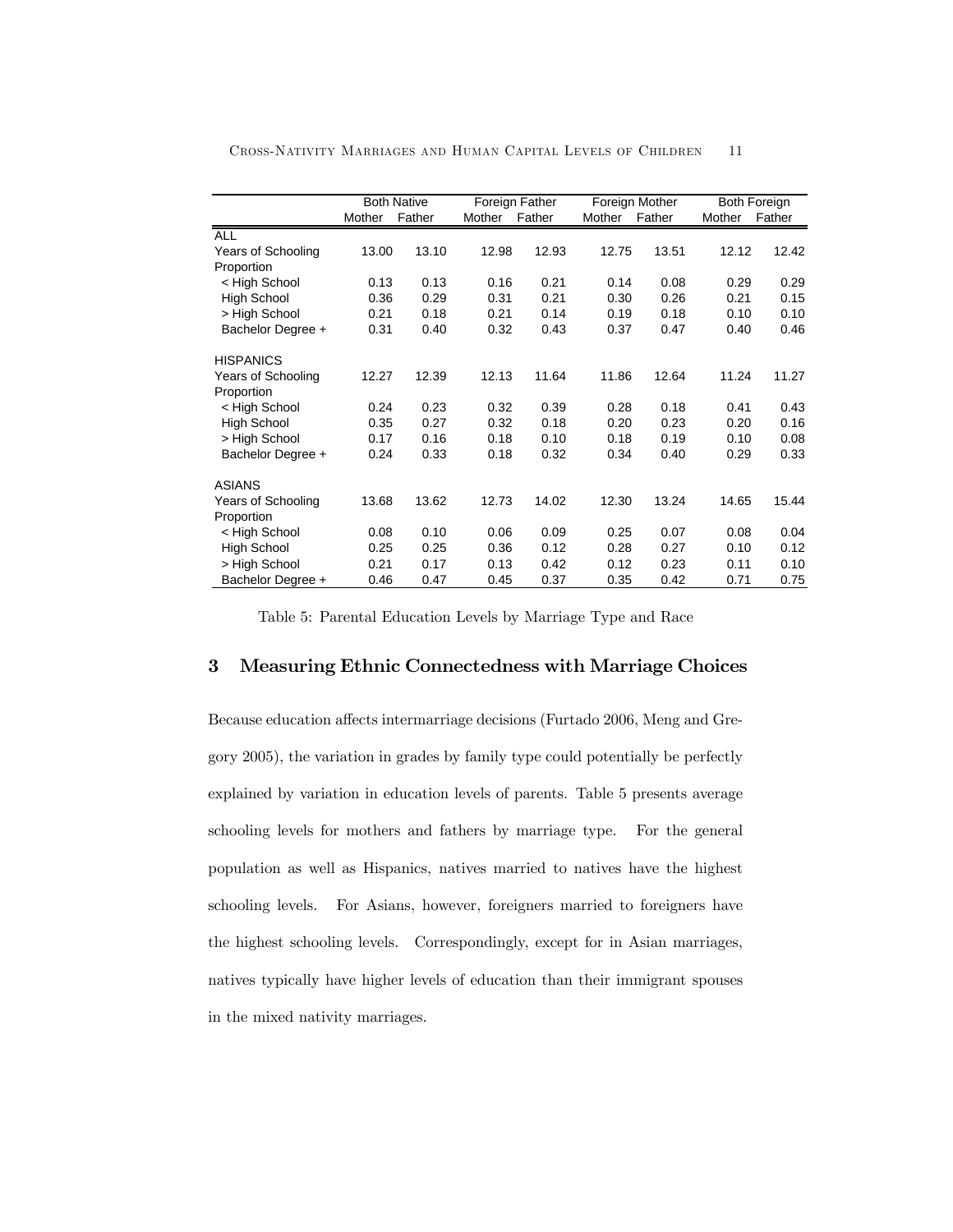In order to learn something from marriage choices about the social integration process, it is necessary to hold other parental characteristics, especially education levels, constant. Thus, I use the following empirical specification:

$$
GRADES = \beta_0 + \beta_1 FBMOM + \beta_2 FBDAD + \beta_3 FBMOM * FBDAD
$$
  
+ $\beta_4 X + \varepsilon$ 

where  $X$  is a vector of household characteristics including years of education of both mother and father and socioeconomic status. The coefficients imply that, controlling for the other variables, the difference in grades between children with two native born parents and children with a foreign born mother (and a native born father) is  $\beta_1$ . Similarly, for children with a foreign born father, the difference is  $\beta_2$  . If  $\beta_1+\beta_2+\beta_3>0,$  children with two foreign born parents have higher achievement levels than children with two native born parents. On the other hand, if  $\beta_1+\beta_2+\beta_3<0,$  it is the children with two native born parents that do better. Comparing grades of children with a foreign born mother and native born father to children with two foreign born parents, the coefficients suggest that two foreign born parents are better if  $\beta_1+\beta_2+\beta_3>\beta_1$  which simplifies to  $-\beta_2 < \beta_3$ . Similarly, two foreign born parents are better than a foreign born father if  $-\beta_1<\beta_3.$ 

Table 6 shows regression results separately for the entire population, Asians, and Hispanics. As discussed previously, at the very minimum, an analysis of the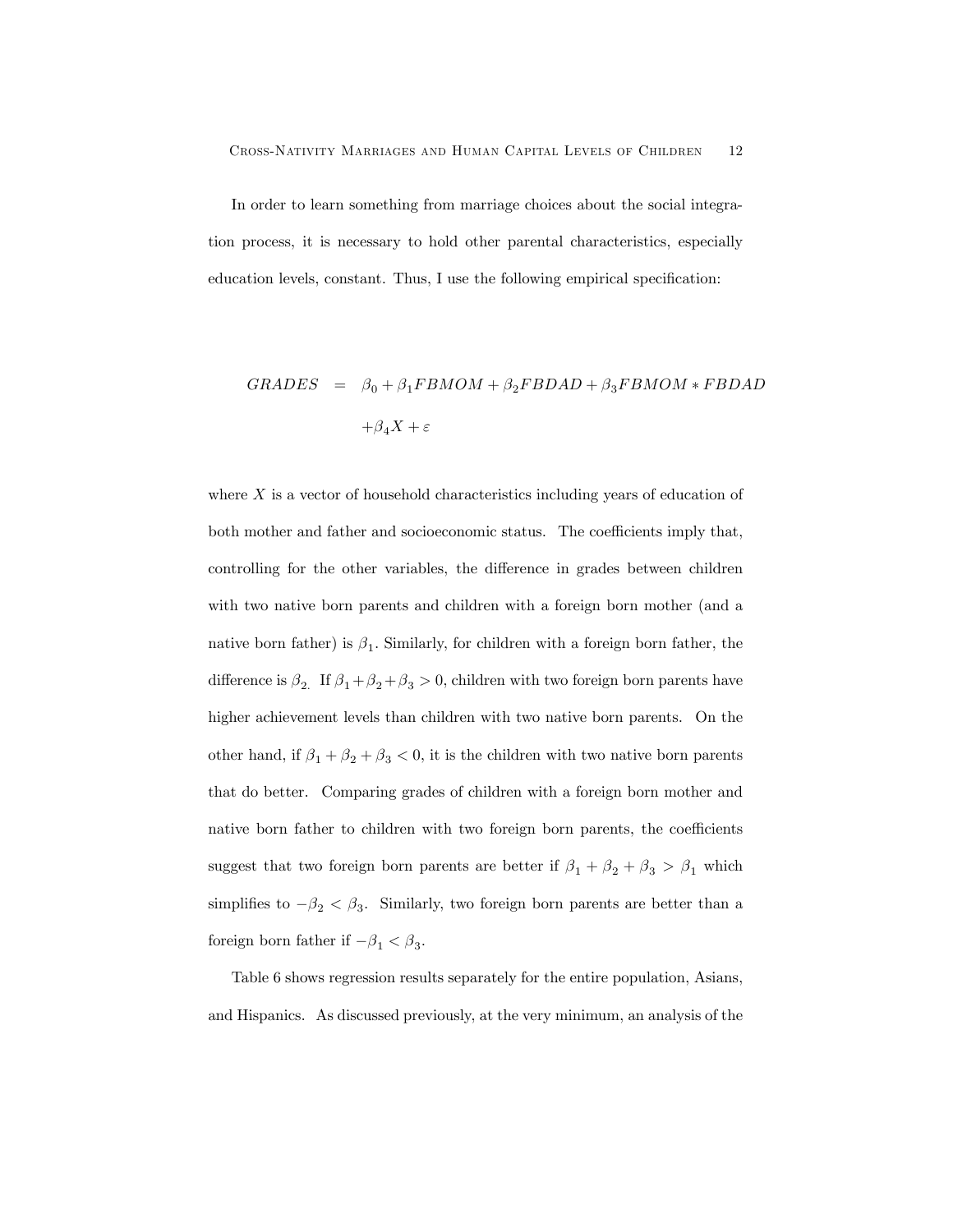effects of intermarriage must account for the abilities of those who intermarry. Because schooling levels of immigrants may not be associated with ability in the same way natives' schooling levels are, column 2 includes parental education levels as well as household socioeconomic status (SES). SES is computed using education, household income, and occupational prestige of the parents of the 8th graders.5 Comparing columns 1 and 2, it can be seen that controlling for education makes the influence of parental nativity stronger. Having a foreign born mother and a native born father is associated with 0.08 higher grades than having two native born parents. On the other hand, children with a foreign born father and a native born mother have 0.06 lower grades than children with two native born parents. Two foreign born parents are associated with  $.08-05+.12=.15$  *higher* grades than two native born parents. This suggests that having two foreign born parents is better than having just one foreign born parent, but it is significantly better when compared to having a foreign born father and a native born mother.

The relationships between family types are similar within the Hispanic and Asian subsamples. However, the coefficients of interest are not statistically significant. This may be due to the small sample sizes.

It can be argued that there are other factors correlated with cross-nativity

<sup>5</sup> Besides measuring ability of parents, the income component of socioeconomic status can also influence children's academic achievement if market goods (tutoring services, computers, desks, and even a space within the home dedicated to schoolwork) are used in the production of child human capital. Table 5 demonstrates that families with a foreign born mother and native born father have the highest incomes, families with two foreign born parents have the lowest incomes while same nativity and foreign father/native mother families have incomes in between those two. Income is reported in 15 levels in the NELS:88. For the purposes of this study, I constructed a continuous measure of income by computing the mean level of income within each level.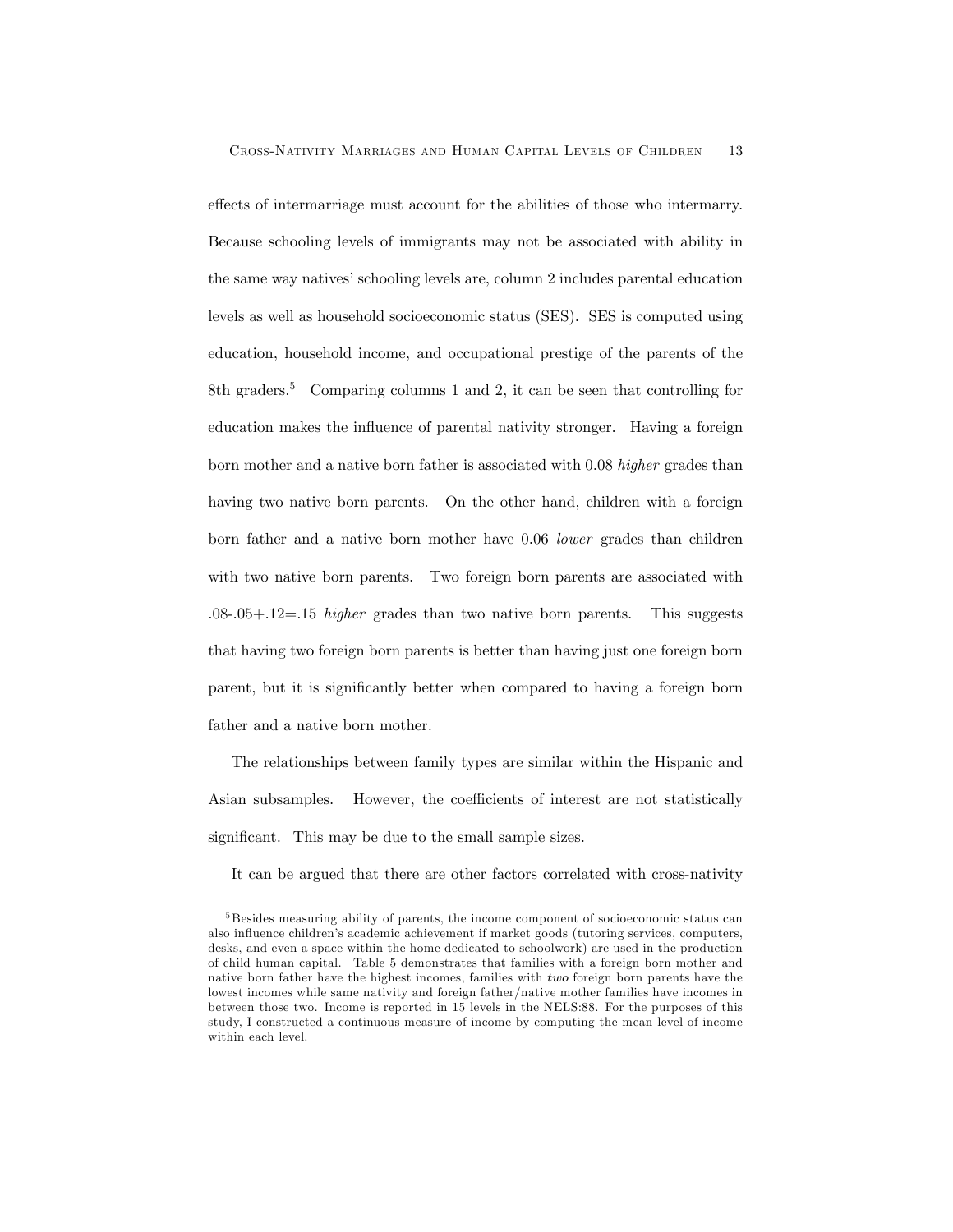| 8th Grader's Grades       | All           |              | <b>Hispanics</b> |              | Asians    |             |  |
|---------------------------|---------------|--------------|------------------|--------------|-----------|-------------|--|
| Foreign Mother            | 0.081         | 0.081        | 0.143            | 0.155        | 0.21      | 0.35        |  |
|                           | $(2.12)^*$    | $(2.27)^*$   | (1.81)           | (1.94)       | (1.6)     | $(2.89)$ ** |  |
| Foreign Father            | $-0.056$      | $-0.054$     | $-0.034$         | 0.005        | 0.13      | 0.129       |  |
|                           | (-1.45)       | $(-1.37)$    | $(-0.52)$        | (0.07)       | (0.63)    | (0.61)      |  |
| Foreign MotherX           | 0.029         | 0.115        | $-0.084$         | $-0.06$      | 0.32      | 0.026       |  |
| Foreign Father            | (0.5)         | $(2.12)^*$   | $(-0.85)$        | $(-0.6)$     | (1.31)    | (0.11)      |  |
| Mother's Schooling        |               | 0.031        |                  | 0.019        |           | 0.044       |  |
|                           |               | $(10.85)$ ** |                  | (1.82)       |           | $(3.04)$ ** |  |
| <b>Father's Schooling</b> |               | 0.043        |                  | 0.039        |           | 0.022       |  |
|                           |               | $(16.88)$ ** |                  | $(4.30)$ **  |           | (1.39)      |  |
| <b>Family SES</b>         |               | 0.046        |                  | 0.004        |           | 0.044       |  |
|                           |               | $(15.99)$ ** |                  | (0.45)       |           | $(2.58)^*$  |  |
| Constant                  | 2.897         | 1.486        | 2.757            | 1.99         | 2.775     | 1.451       |  |
|                           | $(305.76)$ ** | (39.02)**    | $(96.33)$ **     | $(15.56)$ ** | (36.45)** | $(7.20)$ ** |  |
| Observations              | 19973         | 19111        | 2049             | 1951         | 622       | 605         |  |
| R-squared                 | 0             | 0.11         | 0                | 0.04         | 0.14      | 0.23        |  |

Cross-Nativity Marriages and Human Capital Levels of Children 14

| R-squared                                                                           | 0.11 | 0.04 | 0.14 | 0.23 |
|-------------------------------------------------------------------------------------|------|------|------|------|
| Absolute value of t-statistics in parentheses                                       |      |      |      |      |
| * significant at 5%; ** significant at 1%                                           |      |      |      |      |
| Table 6: Effect of Parents' Nativity on Children's Grades by Race                   |      |      |      |      |
| marriages that affect child human capital outcomes, but are not necessarily         |      |      |      |      |
| related to the social integration process. Parental ability levels are not the only |      |      |      |      |
| inputs into child education.                                                        |      |      |      |      |

At the most fundamental level, perhaps, lies the classic quantity/quality trade-off in children (Becker 1975). If immigrants that chose to marry natives have a higher relative preference for quantity of children as opposed to quality or alternatively, face a higher relative price for quality of children, they will choose to have more children but of lesser quality (Chiswick 1988). Table 7 shows that cross-nativity parents have fewer children than both-foreign parents, but more children than both-native parents. Interestingly though, for Hispanics, both-foreign parents have the most children while foreign-mother and nativefather have the least number of children. Hispanic children with both-native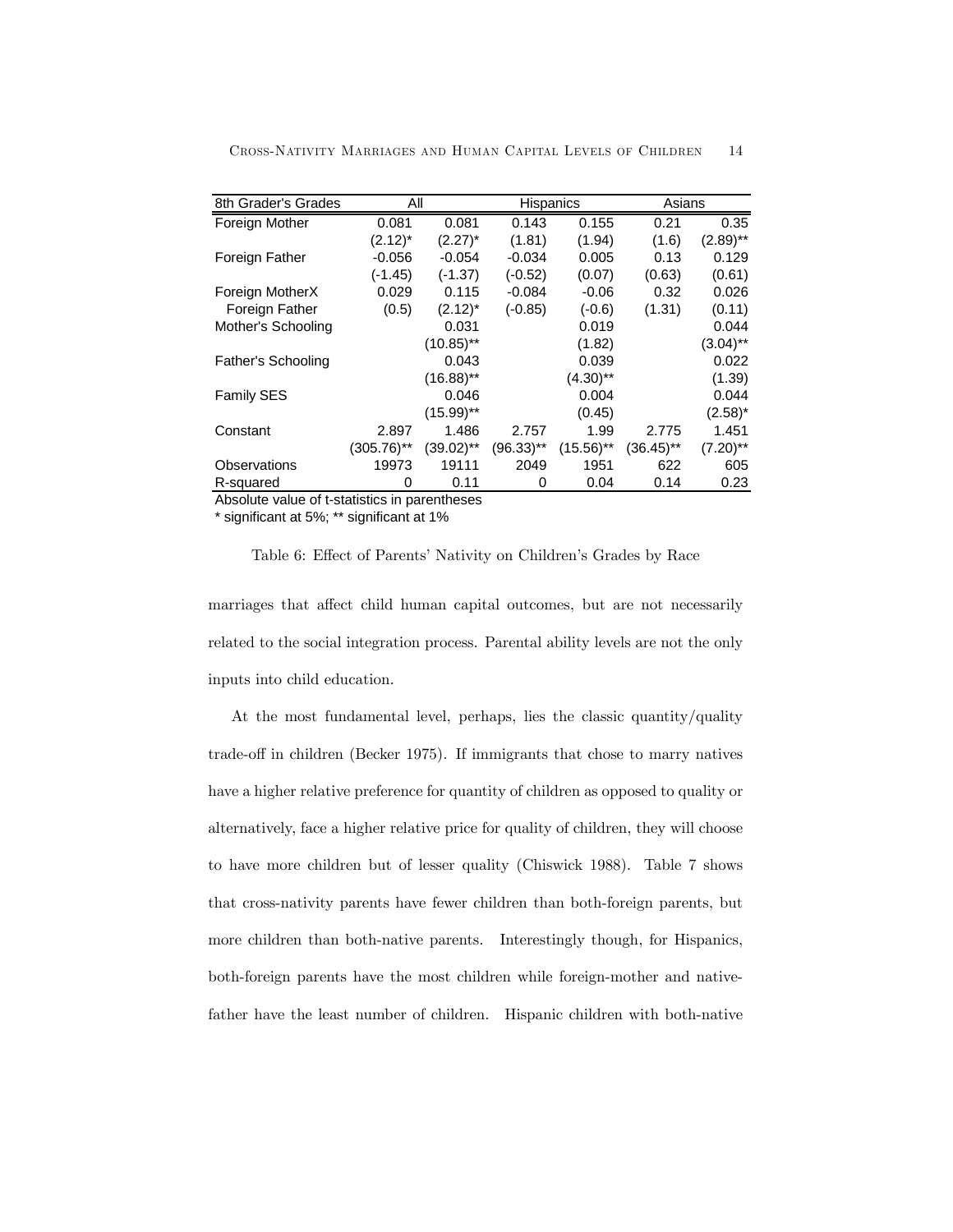|                        | <b>Both Native</b> |       | Foreign Father Foreign Mother Both Foreign |       |
|------------------------|--------------------|-------|--------------------------------------------|-------|
| <b>ALL</b>             |                    |       |                                            |       |
| Income (1988 Dollars)  | 38827              | 40337 | 44752                                      | 35794 |
| Siblings               | 2.25               | 2.34  | 2.28                                       | 2.54  |
| Homemaker Mother       | 0.16               | 0.18  | 0.21                                       | 0.24  |
| <b>Married Parents</b> | 0.82               | 0.78  | 0.82                                       | 0.86  |
| <b>HISPANICS</b>       |                    |       |                                            |       |
| Income (1988 Dollars)  | 29989              | 26290 | 32517                                      | 24147 |
| Siblings               | 2.66               | 2.66  | 2.59                                       | 2.92  |
| Homemaker Mother       | 0.22               | 0.22  | 0.27                                       | 0.30  |
| <b>Married Parents</b> | 0.82               | 0.72  | 0.84                                       | 0.86  |
| ASIANS                 |                    |       |                                            |       |
| Income (1988 Dollars)  | 46007              | 43511 | 38142                                      | 66306 |
| Siblings               | 2.68               | 2.33  | 2.10                                       | 1.86  |
| Homemaker Mother       | 0.14               | 0.20  | 0.15                                       | 0.16  |
| <b>Married Parents</b> | 0.88               | 0.79  | 0.78                                       | 0.96  |

Cross-Nativity Marriages and Human Capital Levels of Children 15

Table 7: Household Characteristics by Marriage Type and Race

born parents have just as many sibblings as children with a foreign-born father and a native-born mother. For Asians, both-foreign parents have the least number of children while both-native born parents have the highest number of children. Mixed parents fall somewhere in between with foreign-born mothers having fewer children on average.

Another input into the child quality production function often cited in the literature is time parents spend with their children (Datcher-Loury 1988). Although fathers typically work full time, there is quite a bit of variation in the amount of time mothers work outside of the home. There is some evidence that "stay at home" mothers do in fact have higher achieving children. If foreign born mothers married to foreign born fathers are more likely to work in the household, then the coefficient on the interaction could simply be capturing this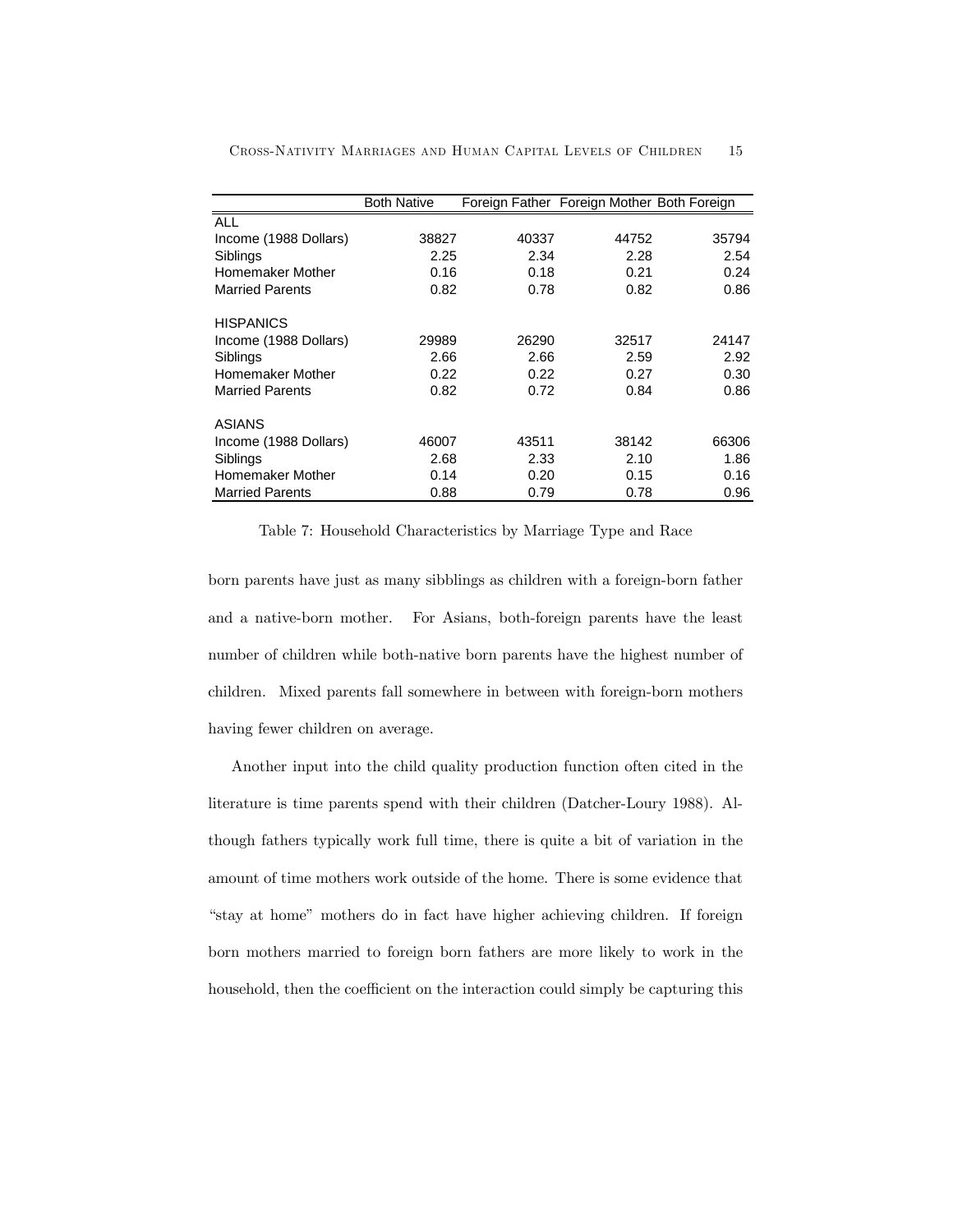effect as opposed to social integration.<sup>6</sup> Table 7 shows that it is true that mothers in foreign born-foreign born relationships are more likely to be stay at home mothers.

There is also quite a large literature on the effect of marital stability and presence of a father in the household on educational outcomes of children (Pong 1997). It has also been found that interethnic marriages are more likely to end in divorce (Kalmijn, de Graaf and Janssen 2005). Table 7 shows that indeed cross-nativity parents are less likely to be married than foreign born samenativity parents, but how they compare to native born same-nativity parents depends on which parent is foreign born. Foreign born father-native born mother relationships are more likely to end in divorce than any other category while foreign born mother-native born father relationshipes are just as likely to end in divorce as same-nativity native relationships.7

Table 8 shows regression results of equation 1, but with additional controls for the variables described above. In column 2, number of siblings is added to the specification. As expected, the coefficient on siblings is negative, but the coefficient on the interaction remains significant while the signs of the coefficients on foreign born parents do not change. This suggests that family size is not the avenue through which cross-marriage affects children's grades. The same patterns are seen when the other variables, i.e. homemaker mother, mar-

 $6$ There is also evidence that working mothers with a consistent schedules have positive effects on children's outcomes.

<sup>7</sup>Admittedly, whether or not the parents of the child are divorced is an extreme measure of marital stability. Frequent fights or even the threat of divorce are also associated with negative consequences for children. Although it is possible that same nativity parents have more friction in the household despite the fact that they do not divorce, I suspect that it is more likely that marital instability is positively correlated with divorce.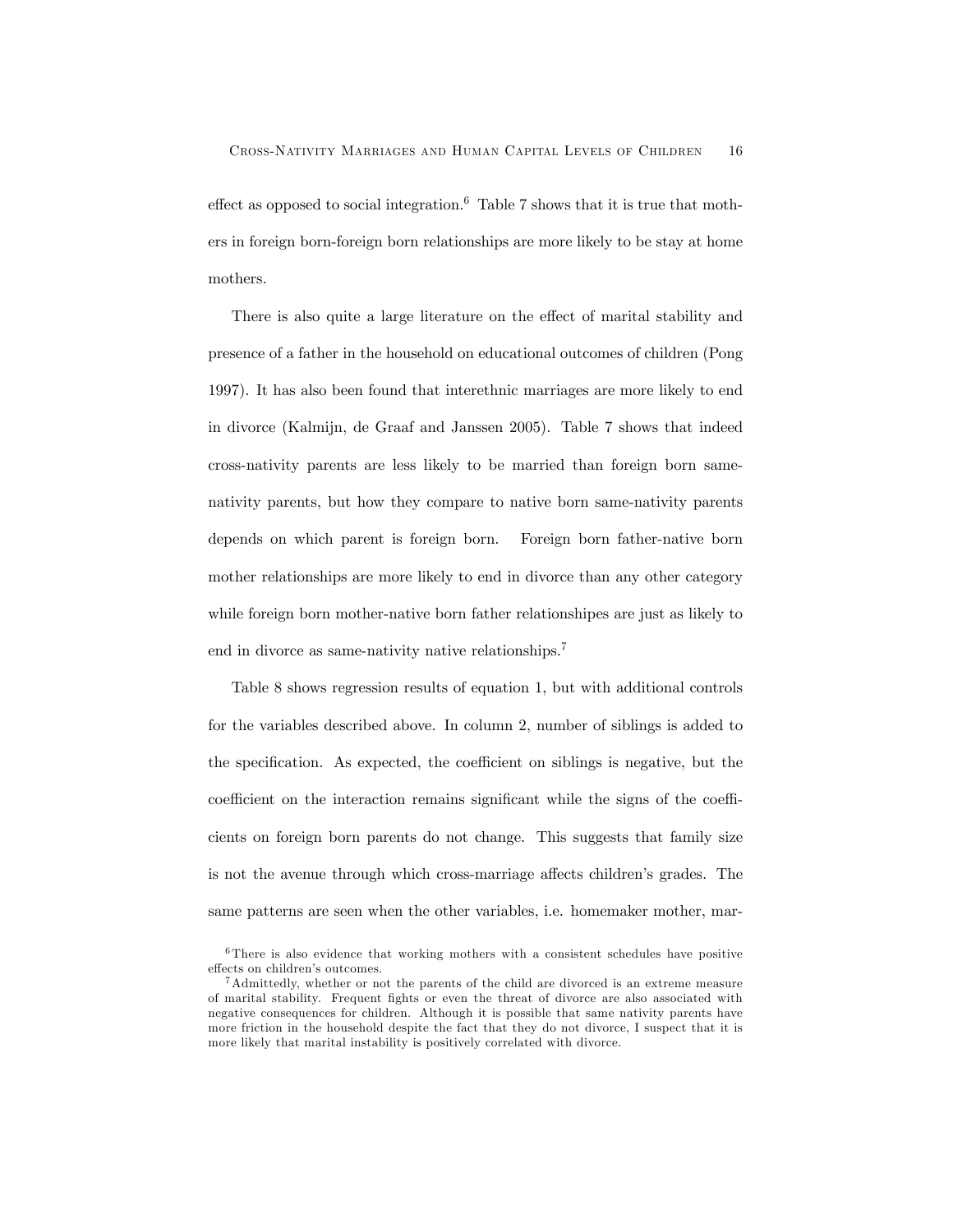| 8th Grader's Grades       | 1                       | $\overline{2}$ | 3                       | 4            | 5            |
|---------------------------|-------------------------|----------------|-------------------------|--------------|--------------|
| Foreign Mother            | 0.053                   | 0.057          | 0.050                   | 0.046        | 0.050        |
|                           | (1.42)                  | (1.53)         | (1.35)                  | (1.23)       | (1.34)       |
| Foreign Father            | $-0.056$                | $-0.056$       | $-0.059$                | $-0.056$     | $-0.059$     |
|                           | $(-1.47)$               | $(-1.47)$      | $(-1.56)$               | $(-1.47)$    | $(-1.53)$    |
| Foreign MotherX           | 0.150                   | 0.149          | 0.150                   | 0.145        | 0.145        |
| Foreign Father            | $(2.80)$ **             | $(2.77)$ **    | $(2.80)$ **             | $(2.65)$ **  | $(2.63)$ **  |
| Mother's Schooling        | 0.017                   | 0.016          | 0.018                   | 0.020        | 0.021        |
|                           | $(5.67)$ **             | $(5.30)$ **    | $(6.00)$ **             | $(6.53)$ **  | $(6.67)$ **  |
| <b>Father's Schooling</b> | 0.031                   | 0.032          | 0.029                   | 0.029        | 0.030        |
|                           | $(11.82)$ **            | $(11.88)$ **   | $(11.08)$ **            | $(10.90)$ ** | $(10.88)$ ** |
| <b>SES</b>                | 0.216                   | 0.207          | 0.211                   | 0.194        | 0.192        |
|                           | $(17.72)$ **            | $(16.93)$ **   | $(17.44)$ <sup>**</sup> | $(15.68)$ ** | $(15.32)$ ** |
| # Siblings                |                         | $-0.026$       | $-0.029$                | $-0.030$     | $-0.030$     |
|                           |                         | $(-7.04)$ **   | $(-7.90)$ **            | $(-8.06)$ ** | $(-7.94)$ ** |
| Homemaker Mother          |                         |                | 0.140                   | 0.126        | 0.125        |
|                           |                         |                | $(9.00)$ **             | $(8.03)$ **  | $(7.99)$ **  |
| <b>Married Parents</b>    |                         |                |                         | 0.112        | 0.109        |
|                           |                         |                |                         | $(7.01)$ **  | $(6.81)$ **  |
| Grandparent in HH         |                         |                |                         |              | $-0.061$     |
|                           |                         |                |                         |              | $(-2.43)^*$  |
| Constant                  | 2.277                   | 2.348          | 2.332                   | 2.221        | 2.220        |
|                           | $(48.18)$ <sup>**</sup> | $(47.98)$ **   | $(47.86)$ **            | $(43.97)$ ** | $(43.37)$ ** |
| Observations              | 19972                   | 19855          | 19855                   | 19561        | 19404        |
| R-squared                 | 0.12                    | 0.12           | 0.13                    | 0.13         | 0.13         |

Cross-Nativity Marriages and Human Capital Levels of Children 17

Absolute value of t-statistics in parentheses

+ significant at 10%; \* significant at 5%; \*\* significant at 1%

Table 8: Effect of Parents' Nativity on Children's Grades with Controls for Household Characteristics

ried parents, and grandparent in the household, are added to the specification. Because the coefficient on the interaction remains significant, it is certainly plausible that the coefficient on the interaction is capturing network effects as opposed to household level effects. In the next section, the relative merits of different networks for different types of people are studied.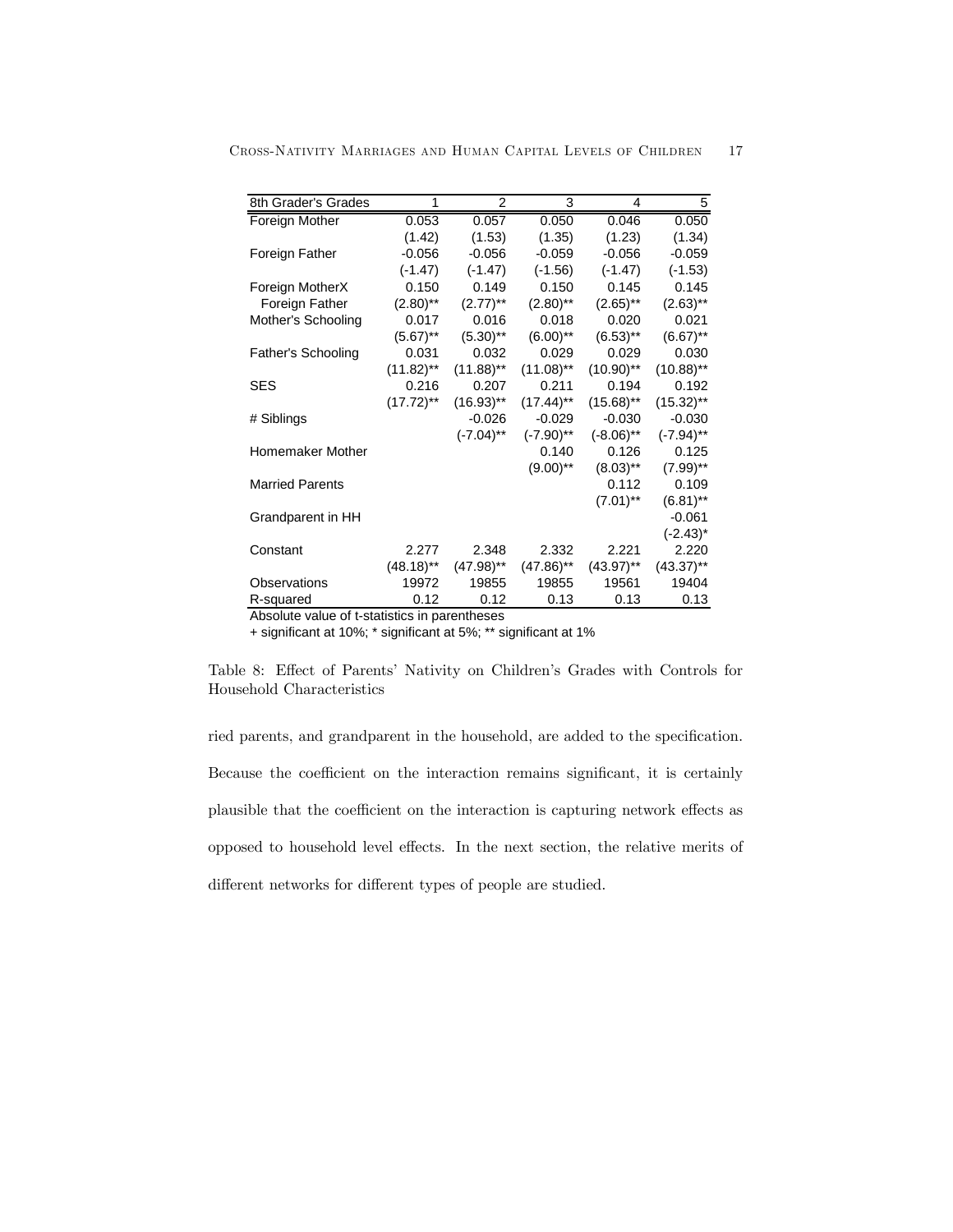# 4 Immigrant Type, Ethnic Network Quality and Intermarriage Consequences

Since I cannot control for all possible household characteristics surrounding cross-nativity marriages, it is not clear that the relationship between crossnativity marriages and educational outcomes of children imply that human capital levels of children are affected by the ethnic environment in which they are raised. However, by testing traditional hypotheses related to the benefits of ethnic networks to different groups of people, we can arrive at further evidence linking the benefits of same-nativity marriages to the benefits of ethnic networks.

There is no reason to believe that connection to an ethnic network has the same effect for all immigrants. If same nativity marriages are both a result and a cause of strong network connections, the relationship between intermarriage and children's academic success should depend on how much immigrants stand to gain from their networks. This may be determined by the size of the network, the quality of the network, the immigrant's skill level, and the interaction of the immigrant's skill level with the quality of the network.

Studies have shown that attachment to an ethnic network is more useful when the network is larger (Gang and Zimmerman 2000). Larger networks allow for more connections, and thus more information can be shared. Also, if children of immigrants form their aspirations based on the most successful members of their ethnic group, leaving average education in the network constant, larger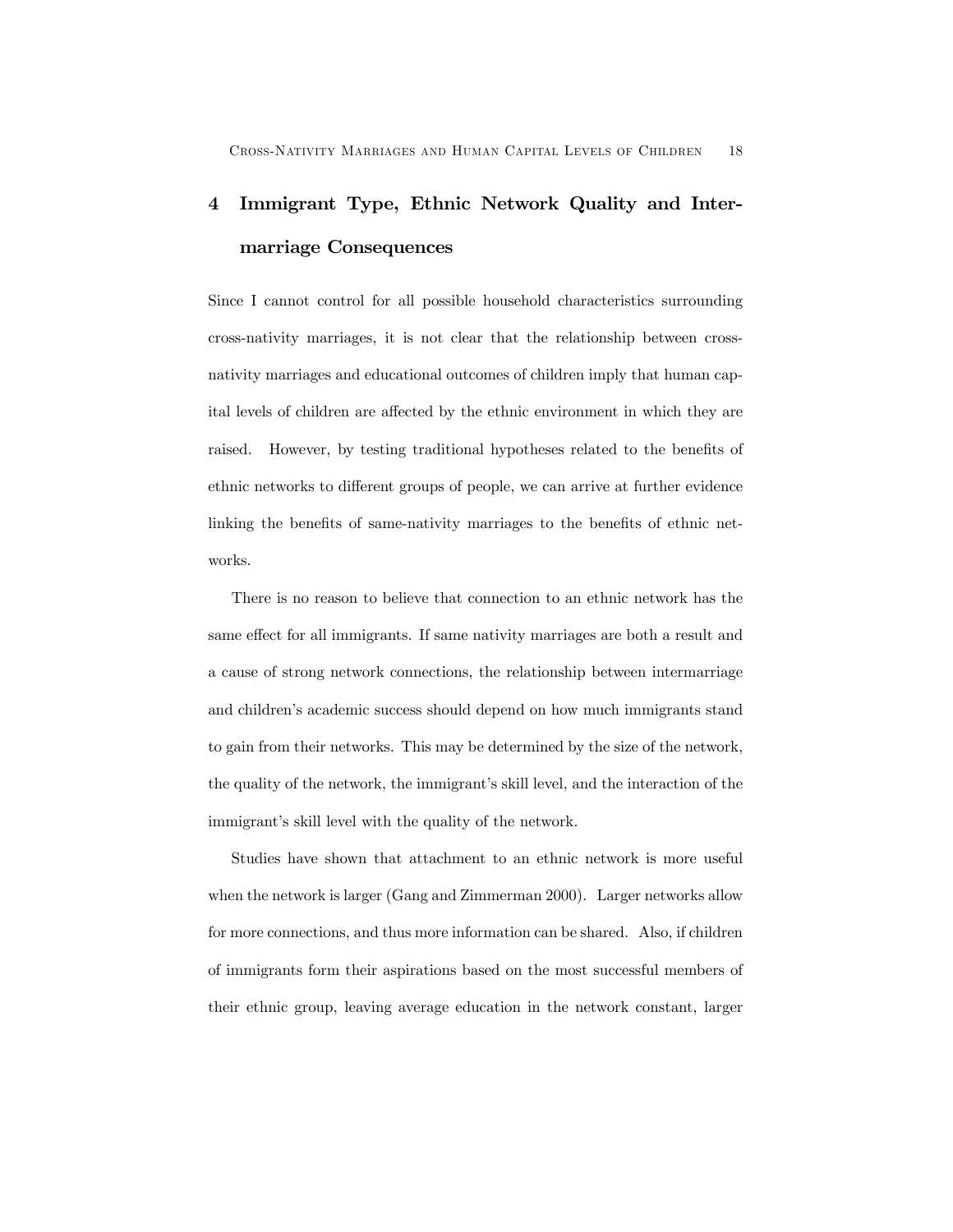groups are more likely to have the most successful members. If, as claimed in the previous section, the reason children with two foreign born parents do so well in school is related to their connection with ethnic networks, then we may expect that given a child has a foreign born father, having a foreign born mother will have a greater positive effect if the child is in a larger network.

In order to test this hypothesis, I restrict the sample to children of foreign born males. The following specification is run separately on all native born Asian and Hispanic eighth graders with a foreign born father:

$$
GRADES_{ik} = \gamma_o + \gamma FBMOM_{ik} + \gamma_2 FBMOM_{ik} * SIZE_k +
$$
  

$$
\gamma_3 SIZE_k + \gamma_4 X_{ik} + v_{ik}
$$

where  $SIZE_k$  refers to the percent of students in race  $k = \{Hispanic, Asian\}$ in the child's eighth grade class. Average education in the groups are implicitly accounted for since the regressions are run separately on Hispanics and Asians.

Table 9 shows the estimated coefficients. Although the interaction is not significant for Hispanics, regression results suggest that for children with a foreign born father having a foreign born mother is more beneficial if there are many Asians in their 8th grade class and presumably in their community. Even if there are no Asians in a child's eighth grade class, having a foreign born mother is associated with a .236 increase in an Asian child's grades. However, the effect of the foreign mother increases by .01 for every percentage point increase in Asians in the class.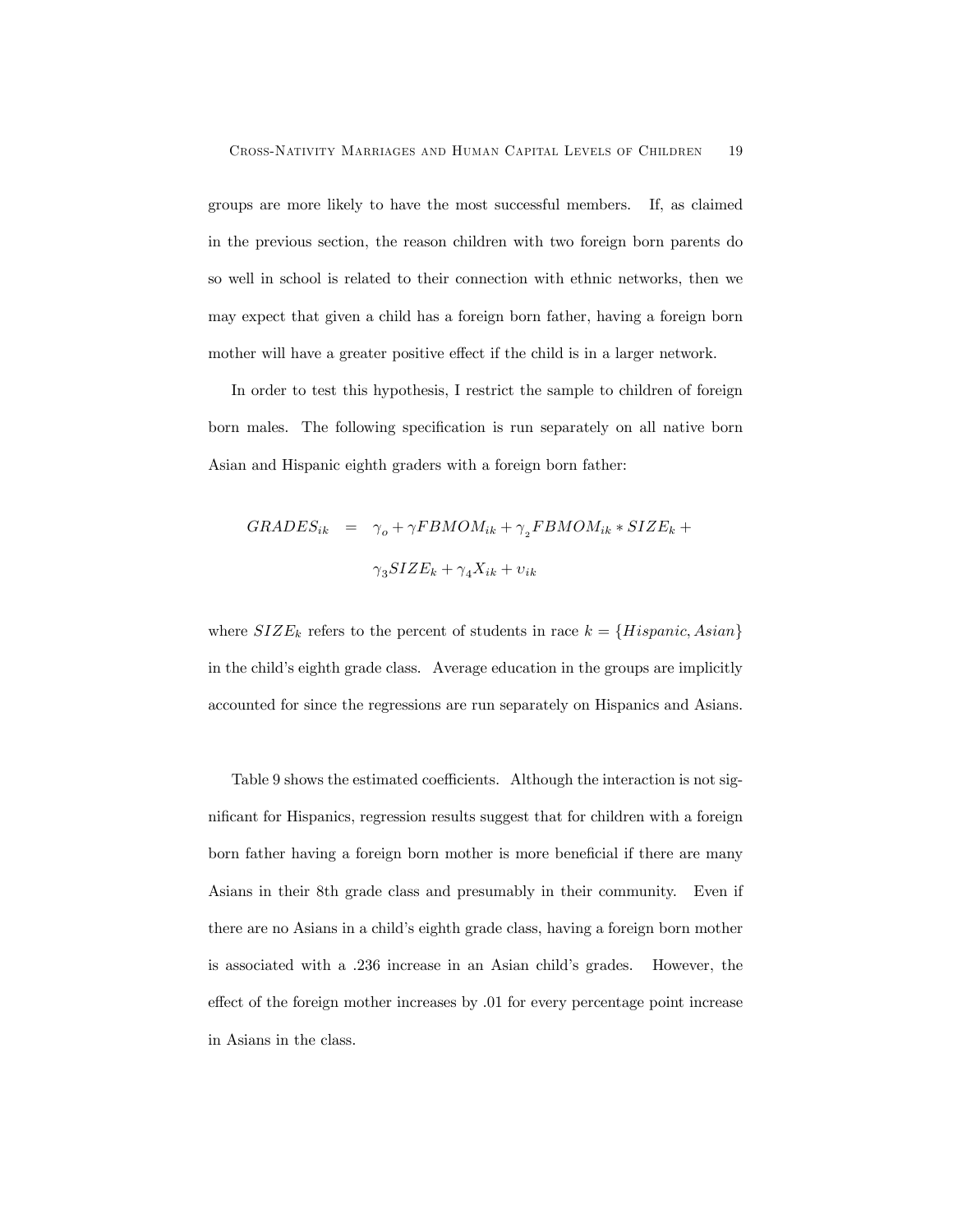| 8th Grader's Grades    | <b>Hispanics</b> |             | Asians      |              |  |
|------------------------|------------------|-------------|-------------|--------------|--|
| Mother's Schooling     | 0.021            | 0.025       | 0.011       | 0.012        |  |
|                        | (1.12)           | (1.30)      | (0.75)      | (0.79)       |  |
| Father's Schooling     | 0.020            | 0.025       | 0.009       | 0.011        |  |
|                        | (1.23)           | (1.51)      | (0.61)      | (0.72)       |  |
| SES                    | 0.059            | 0.078       | 0.210       | 0.204        |  |
|                        | (0.86)           | (1.18)      | $(3.32)$ ** | $(3.00)$ **  |  |
| # Siblings             | $-0.028$         | $-0.023$    | $-0.102$    | $-0.117$     |  |
|                        | $(-1.64)$        | $(-1.32)$   | $(-2.48)^*$ | $(-2.76)$ ** |  |
| <b>Parents Married</b> | 0.083            | 0.074       | 0.211       | 0.231        |  |
|                        | (1.06)           | (1.01)      | (1.05)      | (1.14)       |  |
| Homemaker Mother       | 0.232            | 0.222       | $-0.048$    | $-0.048$     |  |
|                        | $(3.62)$ **      | $(3.60)$ ** | $(-0.47)$   | $(-0.46)$    |  |
| Grandparent in HH      | $-0.194$         | $-0.173$    | $-0.103$    | $-0.098$     |  |
|                        | $(-1.92)+$       | $(-1.65)+$  | $(-0.82)$   | $(-0.74)$    |  |
| Foreign Mother         | 0.087            | 0.135       | 0.378       | 0.236        |  |
|                        | (1.29)           | (1.24)      | $(2.62)$ ** | (1.55)       |  |
| Foreign Mother X       |                  | $-0.002$    |             |              |  |
| % Hispanic 8th Graders |                  | $(-0.83)$   |             |              |  |
| % Hispanic 8th Graders |                  | 0.003       |             |              |  |
|                        |                  | (1.60)      |             |              |  |
| Foreign Mother X       |                  |             |             | 0.012        |  |
| % Asian 8th Graders    |                  |             |             | $(3.06)$ **  |  |
| % Asian 8th Graders    |                  |             |             | $-0.013$     |  |
|                        |                  |             |             | $(-4.83)$ ** |  |
| Constant               | 2.234            | 1.979       | 2.646       | 2.766        |  |
|                        | $(6.26)$ **      | $(5.30)$ ** | $(7.34)$ ** | $(7.46)$ **  |  |
| Observations           | 825              | 773         | 349         | 326          |  |
| R-squared              | 0.05             | 0.06        | 0.26        | 0.28         |  |

Absolute value of t-statistics in parentheses

+ significant at 10%; \* significant at 5%; \*\* significant at 1%

Table 9: Importance of Ethnic Group Size in Value of Foreign Born Spouse for Children's Grades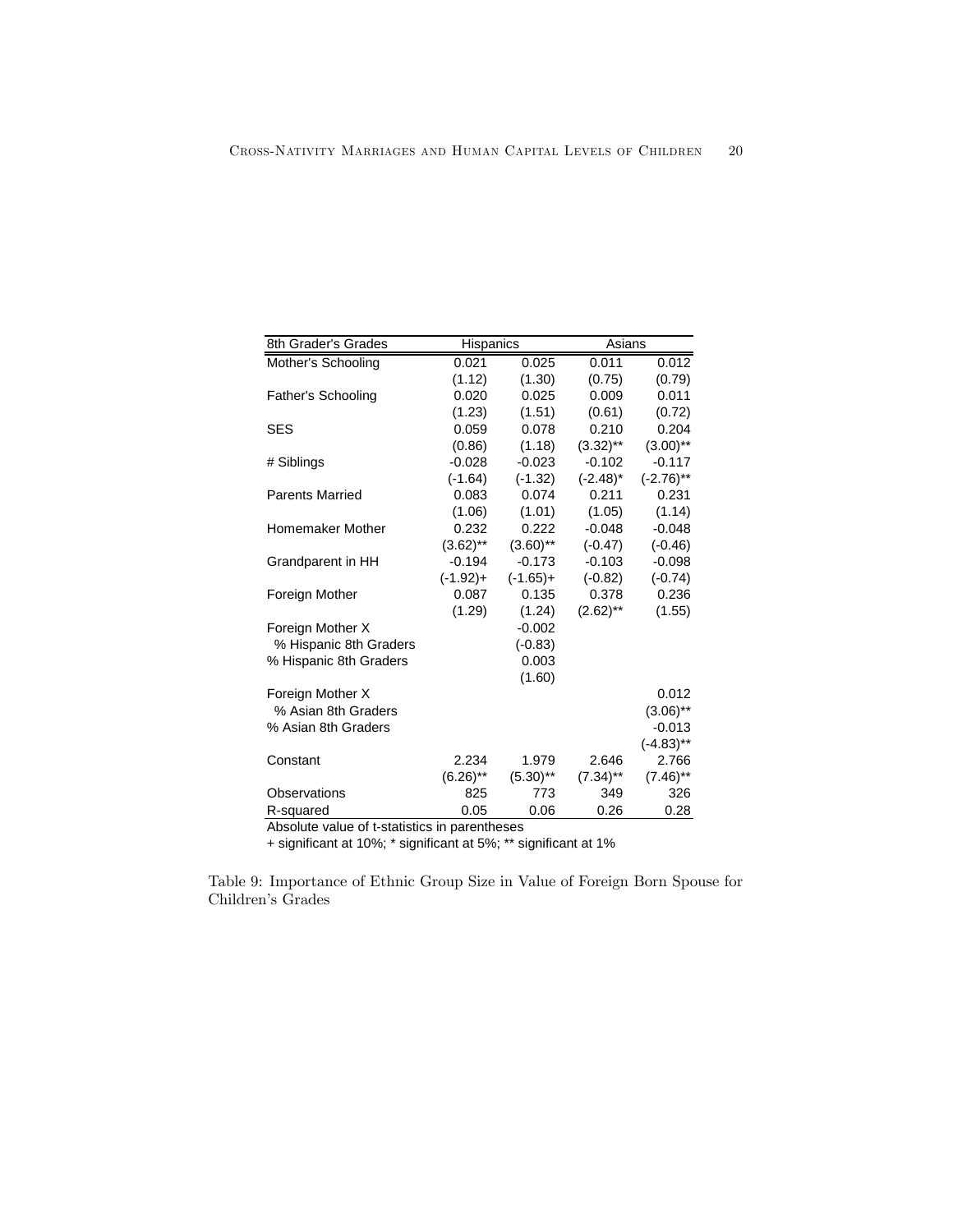There is a large literature on the importance of the quality of networks in, among other things, job search and the determination of educational aspirations. In a series of papers, Borjas (1992, 1993, 1995) explains the slow rates of assimilation with a story involving "ethnic spillovers": the human capital of children is shaped by the human capital of their parents along with the human capital of others in their social circle. Since children of immigrants are more likely to come in contact with people in their ethnicity, their educational aspirations and ideals will coincide with the accomplishments of their co-ethnics. Because the average education in people's ethnicity enters the child human capital production function, people's educational choices have an externality on those within their ethnicity. This in turn can decrease the rate of convergence of immigrant human capital levels to mainstream native levels. For immigrants in low education ethnicities, ethnic spillovers will impede increases in human capital levels. For those in high education ethnicities, ethnic spillovers will impede decreases. Thus, if marriage to an immigrant enforces connections within the network, then the quality of the network has very important implications for intermarriage's effect on children.

Leaving the quality of the ethnic network constant, human capital levels of immigrants may have important implications regarding the network's usefulness. Because the quality of a network can be measured by its average human capital, members with above average human capital levels are net contributors while those with below average levels are net benefactors (Munshi 2003). Thus, those with low levels of human capital should benefit more from same nativity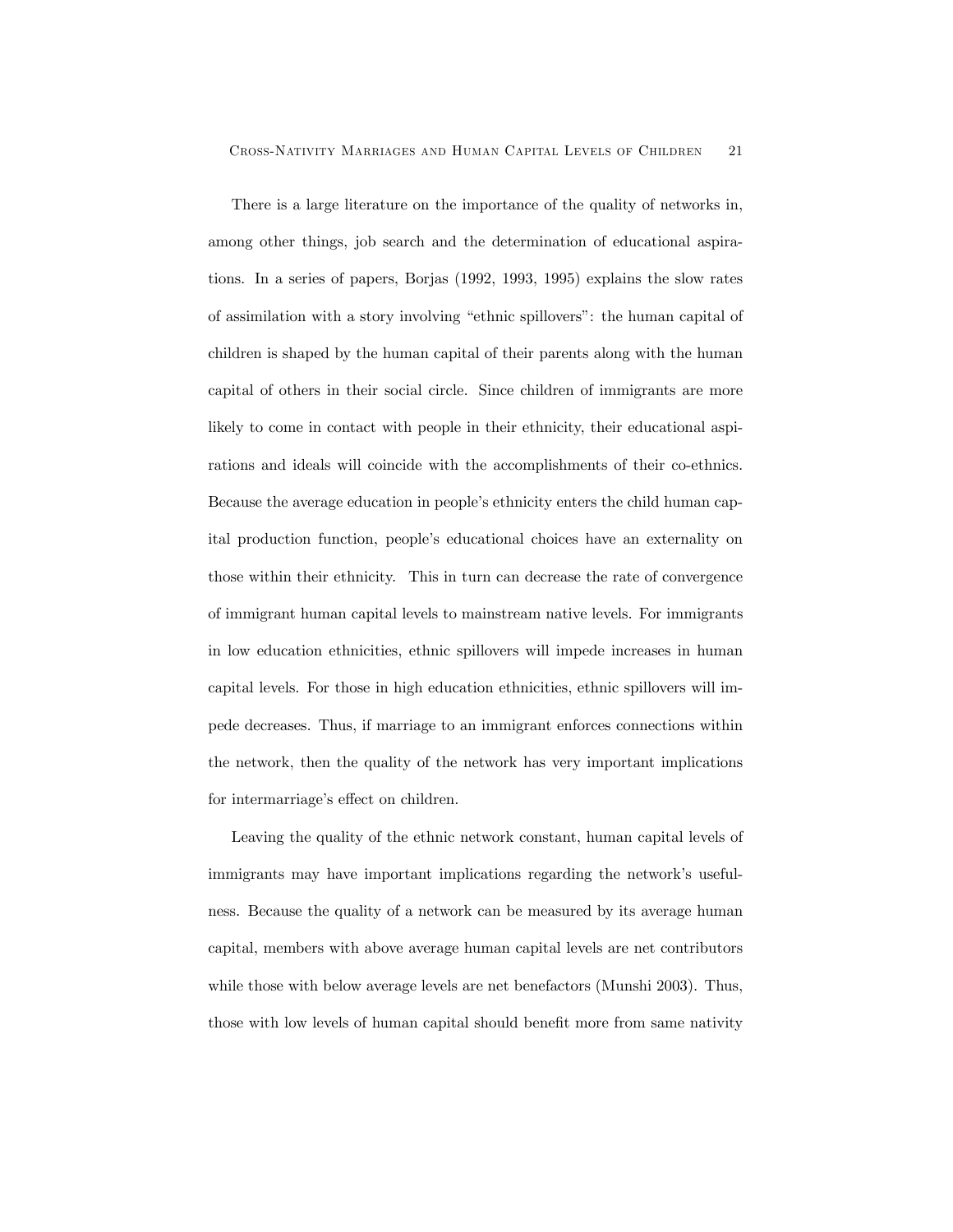marriages than those with high levels.

It is also conceivable that the usefulness of the network depends on the interaction between human capital and the average human capital in the ethnic network. For example, one very important function of ethnic networks is the dissemination of job opportunity information (Munshi 2003). Since people know more about job opportunities within their occupation, one can imagine that an ethnic network composed predominantly of low skilled workers would be most useful for those immigrants with low levels of education. The converse would be true for networks composed mainly of high skilled workers.

Although it is not as clear, a similar process could operate in child human capital acquisition. For example, the support most useful for inspiring someone to complete high school may be very different from what is required for admittance into the best colleges. Thus, a second-generation immigrant with very high aspirations may gain very little from a low education network. On the other hand, a hypothetical network composed predominantly of Ph.D.'s may not provide the necessary support for someone considering dropping out of high school. Again, even in terms of children's grades, this implies that marrying an immigrant may be most useful for a highly educated immigrant in a high education ethnic group while it would be most useful for a low educated immigrant in a low education ethnic group.

Because the theories rely so heavily on the quality of the immigrants' networks, some measure of ethnic network quality must be used. Although the NELS:88 does not ask for parents' country of birth, it does have information on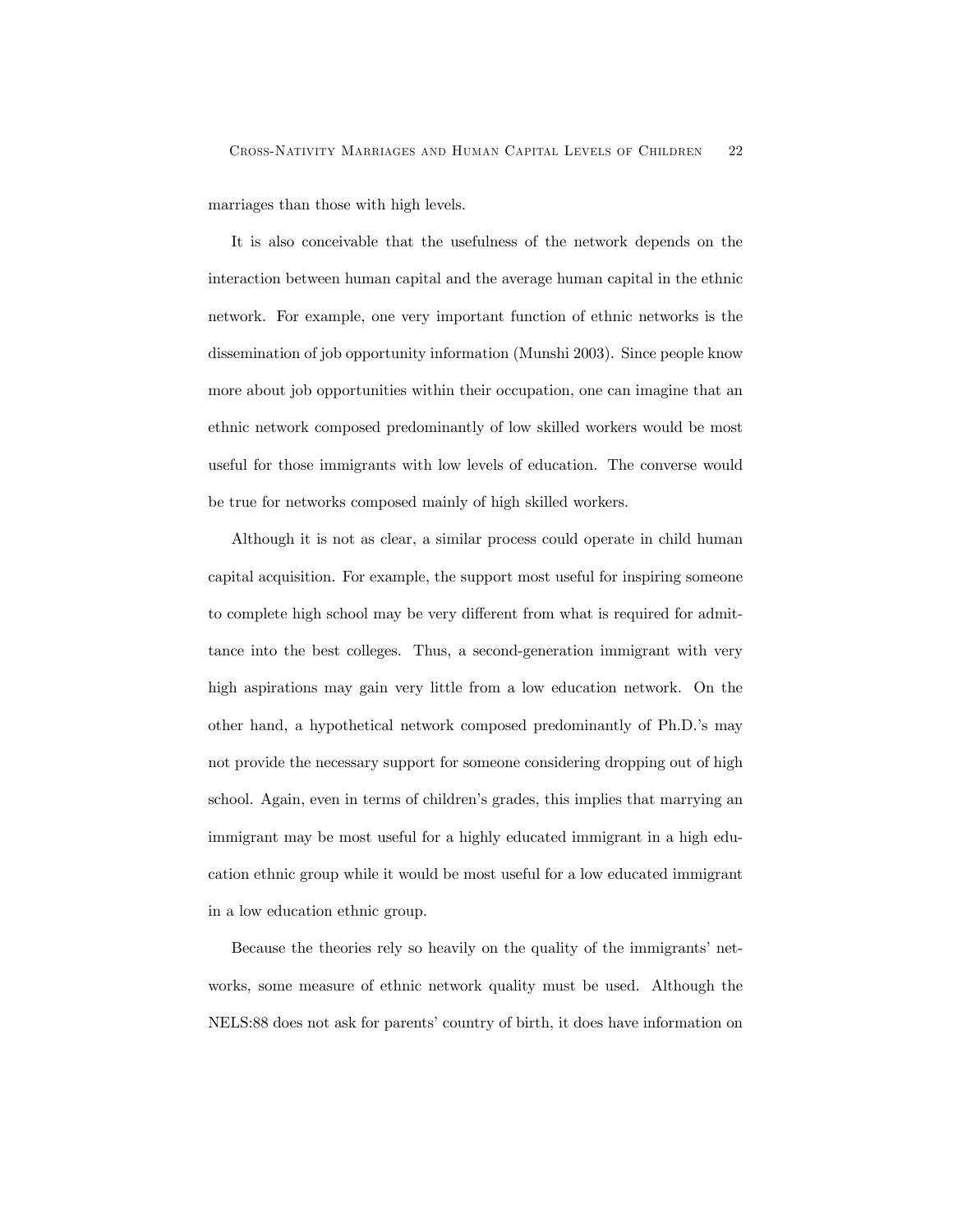the child's race. If the child answers "Hispanic" or "Asian," he or she is then asked for further classification. Asians can get as specific as Japanese, Chinese, and Southeast Asian while Hispanics can choose among Mexican, Cuban, and Puerto Rican. In all, there are 17 different ethnic classifications. This question is not asked of all fathers. $8$  However, as shown in Table 3.1, if both parents are foreign born then the mother is most likely to be from the same country as the father and so the child's ethnicity should correspond to both. Also, to the extent that the child is most likely to identify with the ethnic background of the foreign born parent, if the mother is native born, he is most likely to identify with the ethnicity of the foreign born father. Thus, the quality of the network is measured by average levels of education of males in the child's ethnicity.

The following empirical specification run only on the children of foreign born males is used to test the theories described above.

$$
GRADES_{ij} = \delta_o + \delta FBMOM_{ij} + \delta_2 FBMOM_{ij} * \overline{EDU_j} +
$$

$$
\delta_3 \overline{EDU}_j + \delta_4 X_{ij} + \epsilon_{ij}
$$

where  $GRADES_{ij}$  refers to the grades of child i in ethnicity j and  $\overline{EDU_j}$  is the average level of education in ethnicity  $i$ . Because the schooling levels of both parents and variables related to household structure are included in the specification, it is reasonable to believe that the coefficient on nativity of the wife is capturing network effects as opposed to within household characteristics.

 ${}^{8}$ It is asked of the parent who fills out the parent survey, but in very few cases is this the father.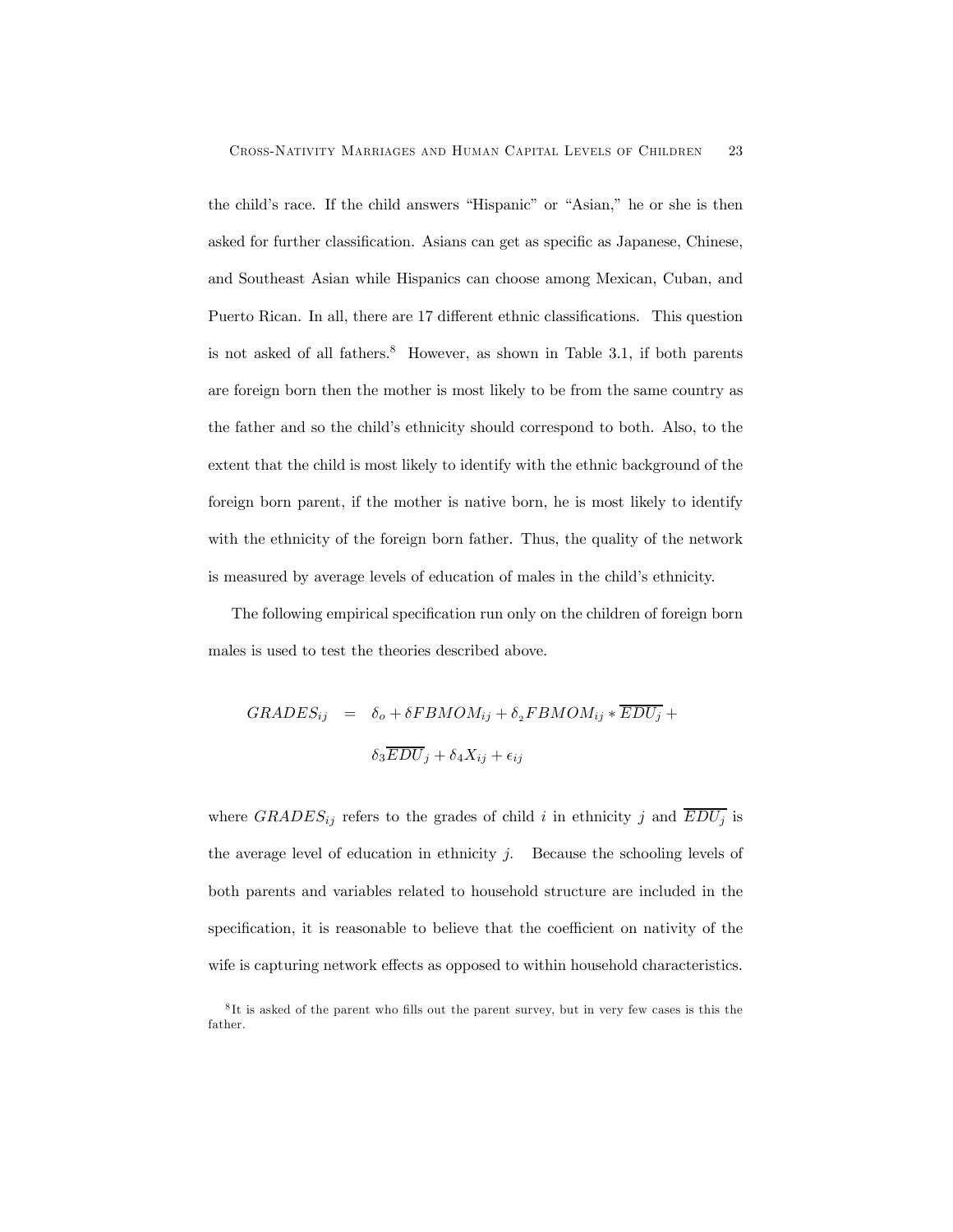| 8th Grader's Grades                         | 1                 | $\overline{2}$ | 3           |
|---------------------------------------------|-------------------|----------------|-------------|
| Mother's Schooling                          | 0.020             | 0.017          | 0.018       |
|                                             | $(1.82)+$         | (1.62)         | (1.63)      |
| Father's Schooling                          | 0.024             | 0.021          | 0.024       |
|                                             | $(2.33)^{*}$      | $(2.08)^*$     | $(1.70)+$   |
| <b>SES</b>                                  | 0.159             | 0.113          | 0.113       |
|                                             | $(3.88)$ **       | $(2.77)$ **    | $(2.75)$ ** |
| # Siblings                                  | $-0.035$          | $-0.029$       | $-0.029$    |
|                                             | $(-2.63)$ **      | $(-2.21)^*$    | $(-2.21)^*$ |
| <b>Parents Married</b>                      | 0.131             | 0.132          | 0.132       |
|                                             | $(2.42)^*$        | $(2.50)^*$     | $(2.50)^*$  |
| Homemaker Mother                            | 0.166             | 0.163          | 0.163       |
|                                             | $(3.19)$ **       | $(3.16)$ **    | $(3.17)$ ** |
| Grandparent in HH                           | $-0.122$          | $-0.150$       | $-0.150$    |
|                                             | $(-1.82)+$        | $(-2.20)^*$    | $(-2.19)^*$ |
| Foreign Mother                              | 0.181             | $-0.816$       | $-0.834$    |
|                                             | $(4.32)$ **       | $(-1.52)$      | $(-1.53)$   |
| Foreign Mother X                            |                   | 0.076          | 0.083       |
| Avg Schooling                               |                   | $(1.85)+$      | $(1.79)+$   |
| Avg Schooling                               |                   | 0.015          | 0.010       |
|                                             |                   | (0.37)         | (0.25)      |
| Foreign Mother X                            |                   |                | $-0.005$    |
| Father's Schooling                          |                   |                | $(-0.37)$   |
| Constant                                    | 2.236             | 2.104          | 2.115       |
|                                             | $(11.10)$ **      | $(4.01)$ **    | $(4.02)$ ** |
| Observations                                | 1731              | 1731           | 1731        |
| R-squared<br>ō.<br>. .<br>AL.<br>المتسابقين | 0.14<br>$\cdot$ : | 0.15<br>4 L.   | 0.15        |

Absolute value of t-statistics in parentheses

+ significant at 10%; \* significant at 5%; \*\* significant at 1%

Table 10: Tests of Value of Attachment to Ethnic Network for Children's Grades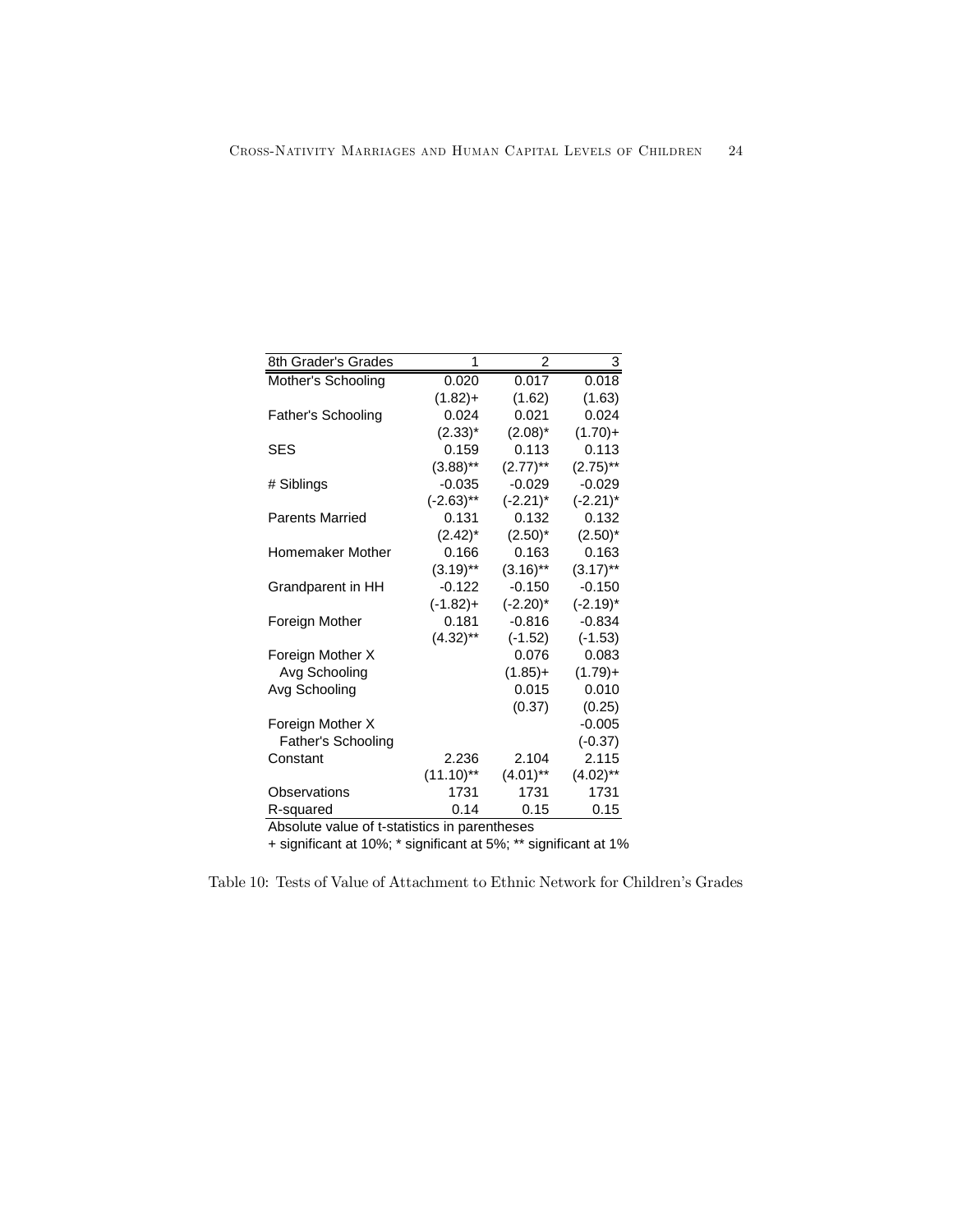Column 1 in Table 10 presents the least squares estimates of the coefficients of a model which includes parental schooling levels, household characteristics, and a dummy variable for whether or not the mother is foreign born. Consistent with the findings in Section 2, a foreign born mother has a positive effect on the grades of children with a foreign born father. If marriage to a native is related to a lack of social cohesion within one's ethnic network, the negative coefficient is consistent with the hypothesis that second-generation children gain from the support of their ethnic network, at least when compared to the support from the native "network" acquired from the women most likely to marry foreign born males.<sup>9</sup>

Column 2 adds average ethnic group years of schooling and the interaction between this variable and whether the mother is native born to the specification, thus providing a more nuanced view of the ethnic network hypothesis. The negative coefficient on the mother's nativity variable paired with the positive coefficient on the interaction suggests that marriage to an immigrant is better for immigrants in higher education ethnicities. For immigrants in ethnicities with low enough average levels of education, marriage to an immigrant could lead to negative effects on children's grades. The magnitudes of the coefficients suggest that for immigrant males in ethnicities with average years of schooling less than 10.9, marriage to a native has a positive effect on children's grades. For those in ethnicities with more than an average of 10.9 years of schooling, marriage to a native has negative consequences for children's grades. Although

 $9A$  careful analysis of the self-selection process of native born women most likely to marry foreign born males is certainly warranted, but beyond the scope of this paper.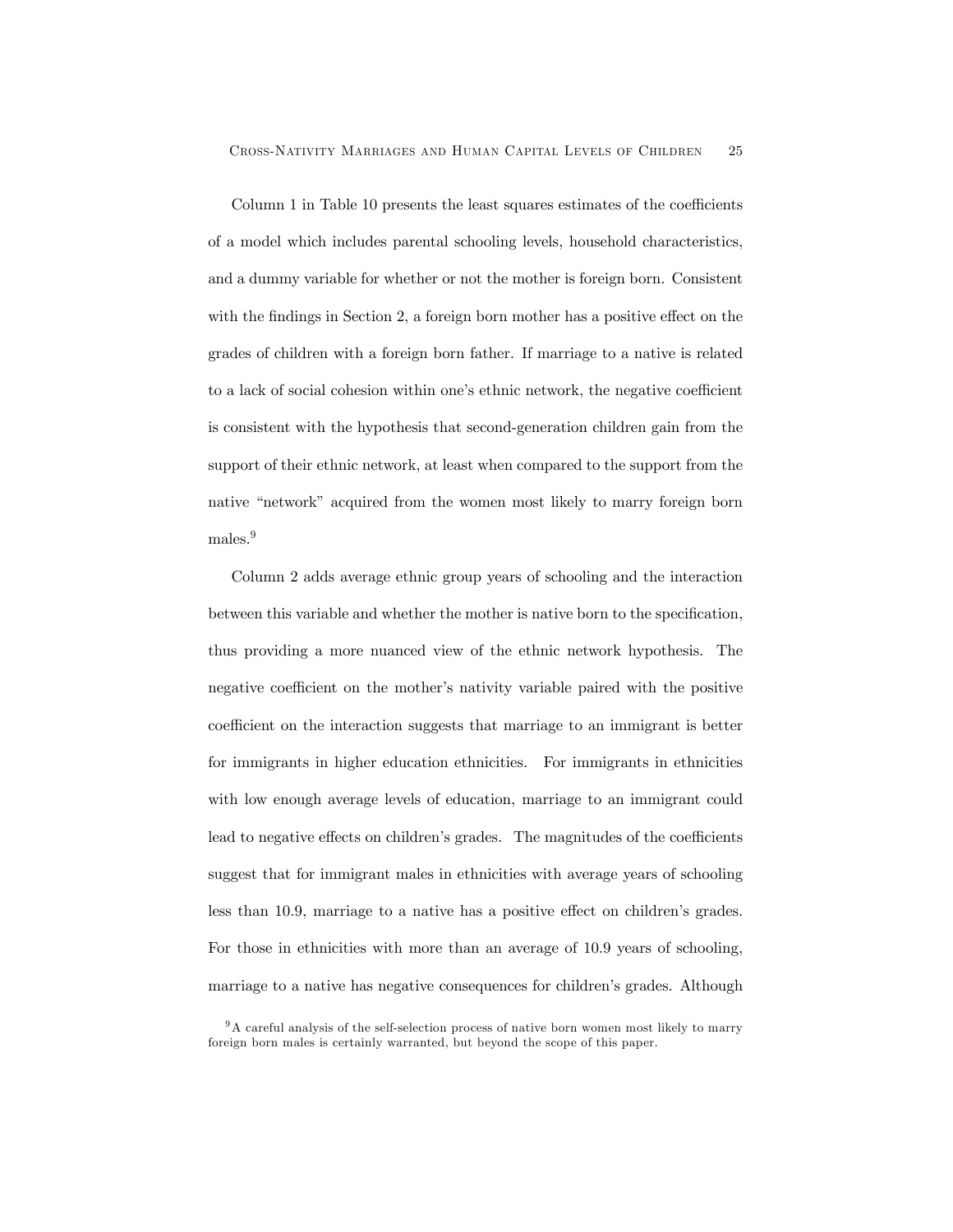no ethnic group has low enough schooling levels to imply a positive effect of marriage to a native, the coefficients indicate large differences in the magnitude of the negative effect depending on ethnicity. For Mexicans, a native born mother decreases the grades of children with a foreign born father by only 0.06 points while for South Asians, a native born mother decreases a child's grades by 0.50 points. This is almost a ten fold difference.

In order to test the hypothesis that individual human capital levels influence how much immigrants stand to gain from being connected to their ethnic network, the interaction between the nativity of his wife and his own schooling level is added to the model in column 3. The negative coefficient suggests that consistent with the discussion above, an increase in education makes the network less useful. The coefficient, however, is not statistically different from zero.

A possible explanation for why the coefficient on the interaction between education and the wife's nativity is not significantly different from zero is that the effect of education has opposite effects depending on the person's ethnicity. Specifically, immigrants with low education may benefit more from being in a low education ethnic group while immigrants with high education may benefit more being in a high education ethnic group. In terms of children's grades, the idea is that if the father is in a low education ethnic group, children with highly educated fathers would get higher grades from having a native born mother, but if the father is in a high education group, the child would be better off with a foreign born mother.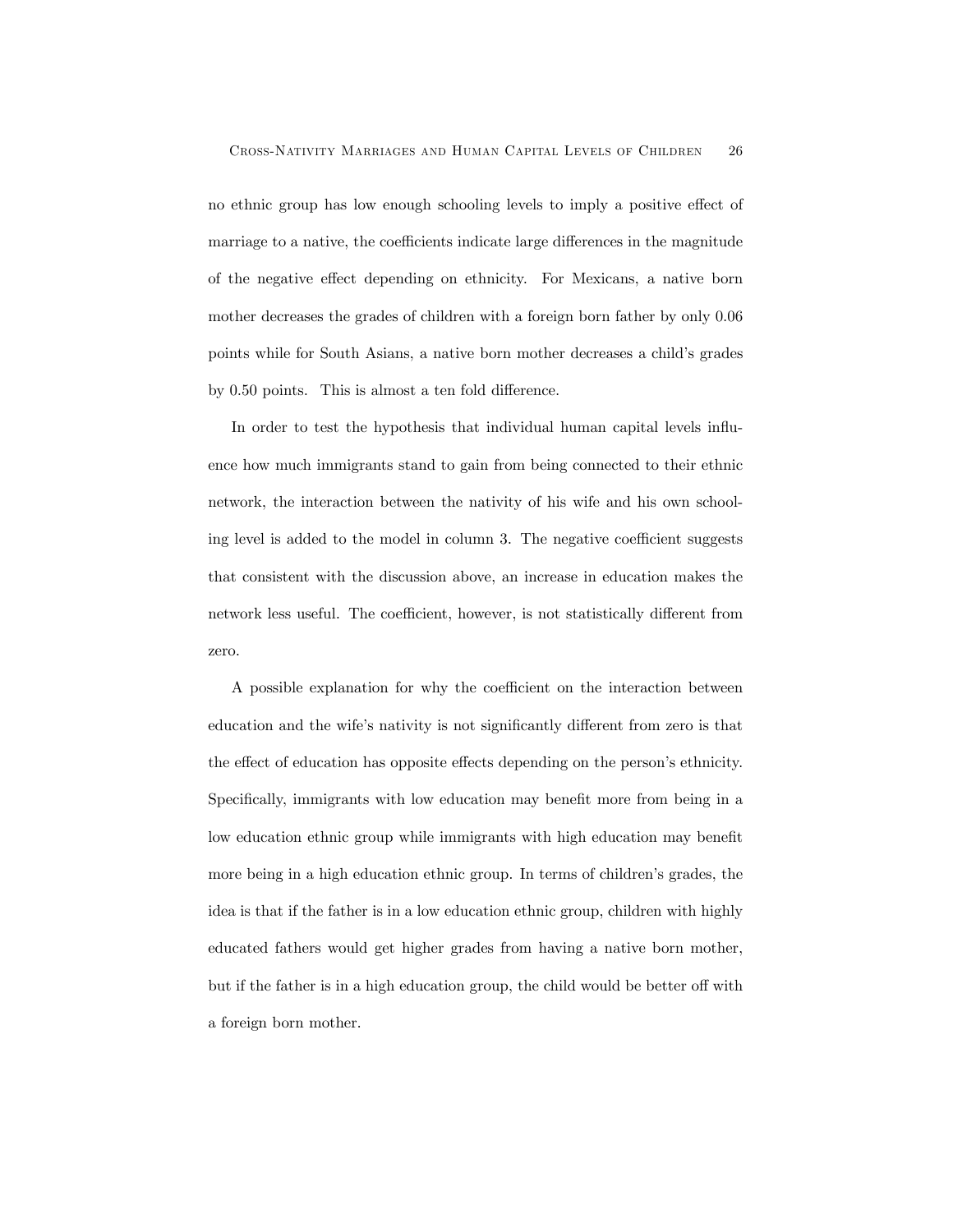To test for this, specification 2 is run separately for Hispanics, a group that typically has low levels of education, and Asians, a group that typically has high levels of education. Results are shown in Table 11. Although the coefficient on the education interaction is greater for Asians than Hispanics as predicted, it is not positive. Again, neither of the coefficients are statistically different from zero.

This suggests that there is not much merit to the hypothesis that the interaction of father's education and marriage to a native directly affects children's grades, regardless of the foreigner's ethnicity. However, connections within an ethnic network may be very important for finding jobs and thus for income which in turn is known to have positive consequences on child's grades. In columns 3 and 6 of Table 11, coefficients are shown for a model where socioeconomic status (which is formed using both income and occupation) is omitted. As predicted by the theory, in this model, the coefficient on the interaction is negative for Hispanics and positive for Asians. This suggests that, in fact, participation in an ethnic network is better for the lowly educated in low education ethnicities and for the highly educated in high education ethnicities. The effect on child's grades does exist; it just works through income. Perhaps because of small sample size, however, the coefficients are not significant.

## 5 Conclusion

This paper attempts to shed some light on the value of ethnic networks by examining the role of intermarriage in determining children's grades. It was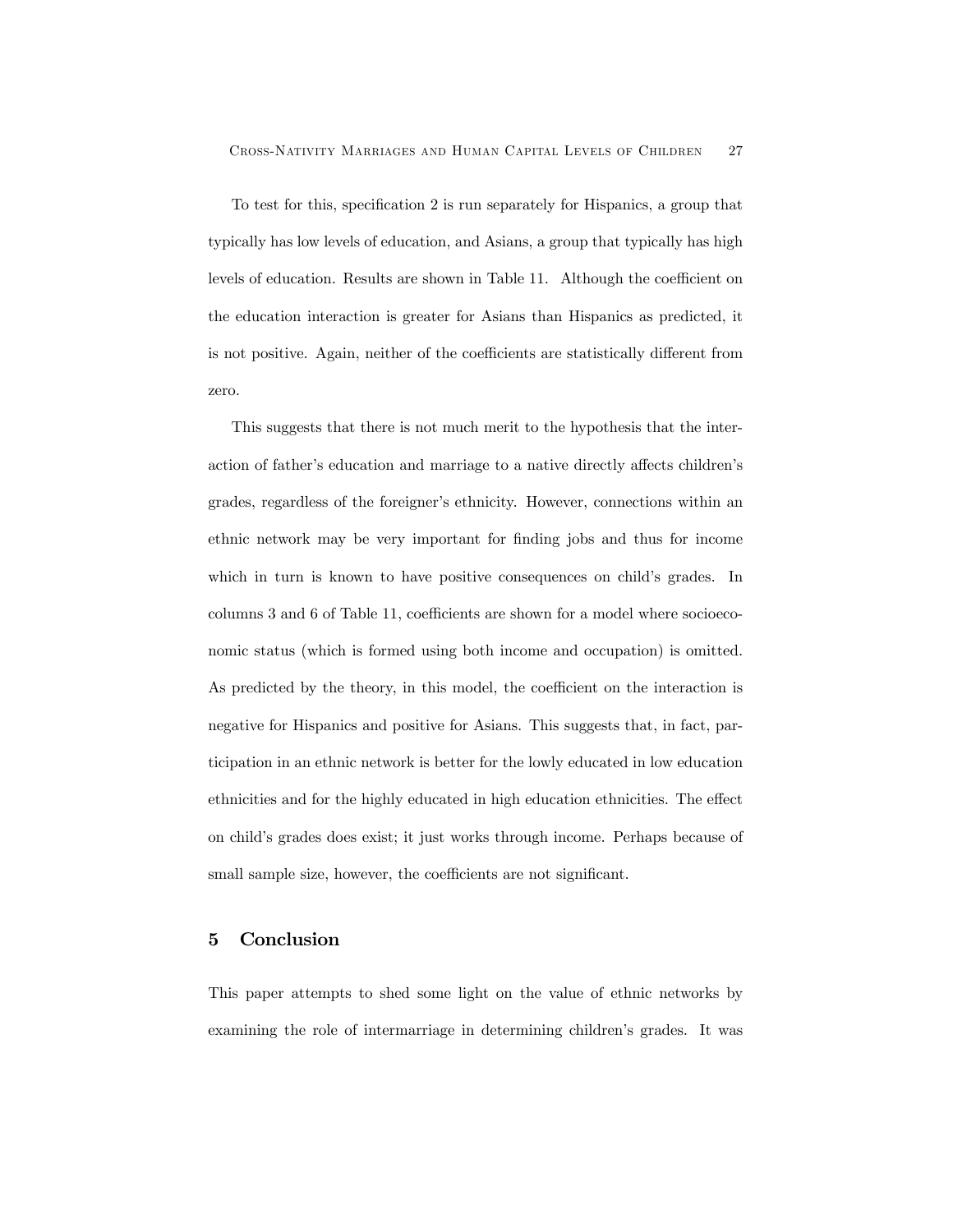| 8th Grade Grades       | 1           | 2           | 3           | 4           | 5           | 6            |
|------------------------|-------------|-------------|-------------|-------------|-------------|--------------|
|                        |             | Hispanics   |             |             | Asians      |              |
| Mother's Schooling     | 0.021       | 0.021       | 0.026       | 0.011       | 0.011       | 0.023        |
|                        | (1.12)      | (1.11)      | (1.57)      | (0.75)      | (0.75)      | (1.73)       |
| Father's Schooling     | 0.020       | 0.033       | 0.041       | 0.009       | 0.011       | 0.024        |
|                        | (1.23)      | (1.47)      | (1.94)      | (0.61)      | (0.19)      | (0.41)       |
| <b>SES</b>             | 0.059       | 0.057       |             | 0.210       | 0.21        |              |
|                        | (0.86)      | (0.84)      |             | $(3.32)$ ** | $(3.41)$ ** |              |
| # Siblings             | $-0.028$    | $-0.028$    | $-0.032$    | $-0.102$    | $-0.102$    | $-0.109$     |
|                        | $(-1.64)$   | $(-1.65)$   | $(-1.75)$   | $(-2.48)^*$ | $(-2.47)^*$ | $(-2.69)$ ** |
| <b>Parents Married</b> | 0.083       | 0.082       | 0.099       | 0.211       | 0.21        | 0.295        |
|                        | (1.06)      | (1.05)      | (1.30)      | (1.05)      | (1.13)      | (1.59)       |
| Homemaker Mother       | 0.232       | 0.232       | 0.219       | $-0.048$    | $-0.048$    | $-0.041$     |
|                        | $(3.62)$ ** | $(3.62)$ ** | $(3.39)$ ** | $(-0.47)$   | $(-0.47)$   | $(-0.41)$    |
| Grandparent in HH      | $-0.194$    | $-0.192$    | $-0.204$    | $-0.103$    | $-0.103$    | $-0.111$     |
|                        | $(-1.92)$   | $(-1.90)$   | $(-2.02)^*$ | $(-0.82)$   | $(-0.82)$   | $(-0.86)$    |
| Foreign Mother         | 0.087       | 0.292       | 0.303       | 0.378       | 0.407       | 0.236        |
|                        | (1.29)      | (0.99)      | (1.01)      | $(2.62)$ ** | (0.47)      | (0.25)       |
| Foreign Mother X       |             | $-0.018$    | $-0.019$    |             | $-0.002$    | 0.009        |
| Father's Schooling     |             | $(-0.72)$   | $(-0.78)$   |             | $(-0.04)$   | (0.15)       |
| Constant               | 2.234       | 2.079       | 1.901       | 2.646       | 2.62        | 2.3          |
|                        | $(6.26)$ ** | $(4.78)$ ** | $(5.44)$ ** | $(7.34)$ ** | $(2.68)$ ** | $(2.30)^*$   |
| Observations           | 825         | 825         | 825         | 349         | 349         | 349          |
| R-squared              | 0.05        | 0.05        | 0.05        | 0.26        | 0.26        | 0.23         |

Absolute value of t-statistics in parentheses

\* significant at 5%; \*\* significant at 1%

Table 11: Tests of Value of Ethnic Networks for Hispanics and Asians Separately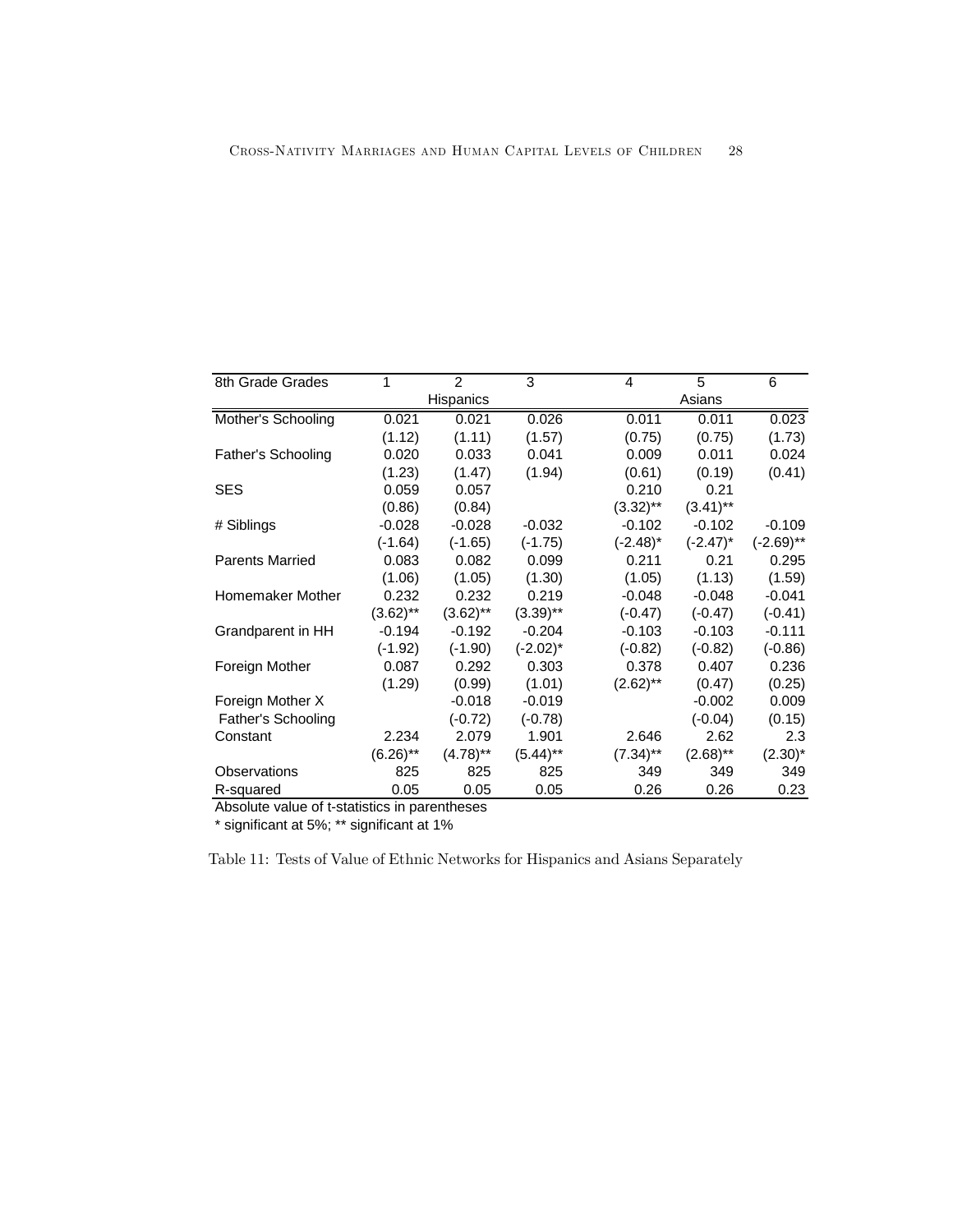shown that, when controlling for education levels of parents, children with native born mothers and foreign born fathers have lower levels of human capital than both children with two native born parents and children with two foreign born parents. This relationship remains even after controlling for household characteristics such as whether or not the parents are married, the number of siblings the child has, household socioeconomic status, and whether a grandparent lives in the household. This suggests that the effect of a foreign born mother is not coming from characteristics of the mother or the household, and therefore may be interpreted as the effect of the ethnic network connections.

Consistent with the literature on networks, this paper shows that immigrant males gain more from higher quality networks. Specifically, the higher the average education in the immigrant male's ethnic group, the worse it is in terms of second generation children's grades to have a native born mother.

Also consistent with theory, there is evidence that immigrant males with lower levels of human capital have more to gain from connection to their ethnic network (compared to those with higher levels of education). The data suggests that marriage to a foreign born wife is better in terms of child grades for males with lower levels of education, leaving constant average education in his group. However, the relevant coefficient is not statistically significant.

Lastly, I test the hypothesis that low education ethnic networks are relatively more useful for low educated immigrants and high education ethnic networks are relatively more useful for high education immigrants. In terms of child grades, I find no direct evidence of this phenomenon. However, there is some evidence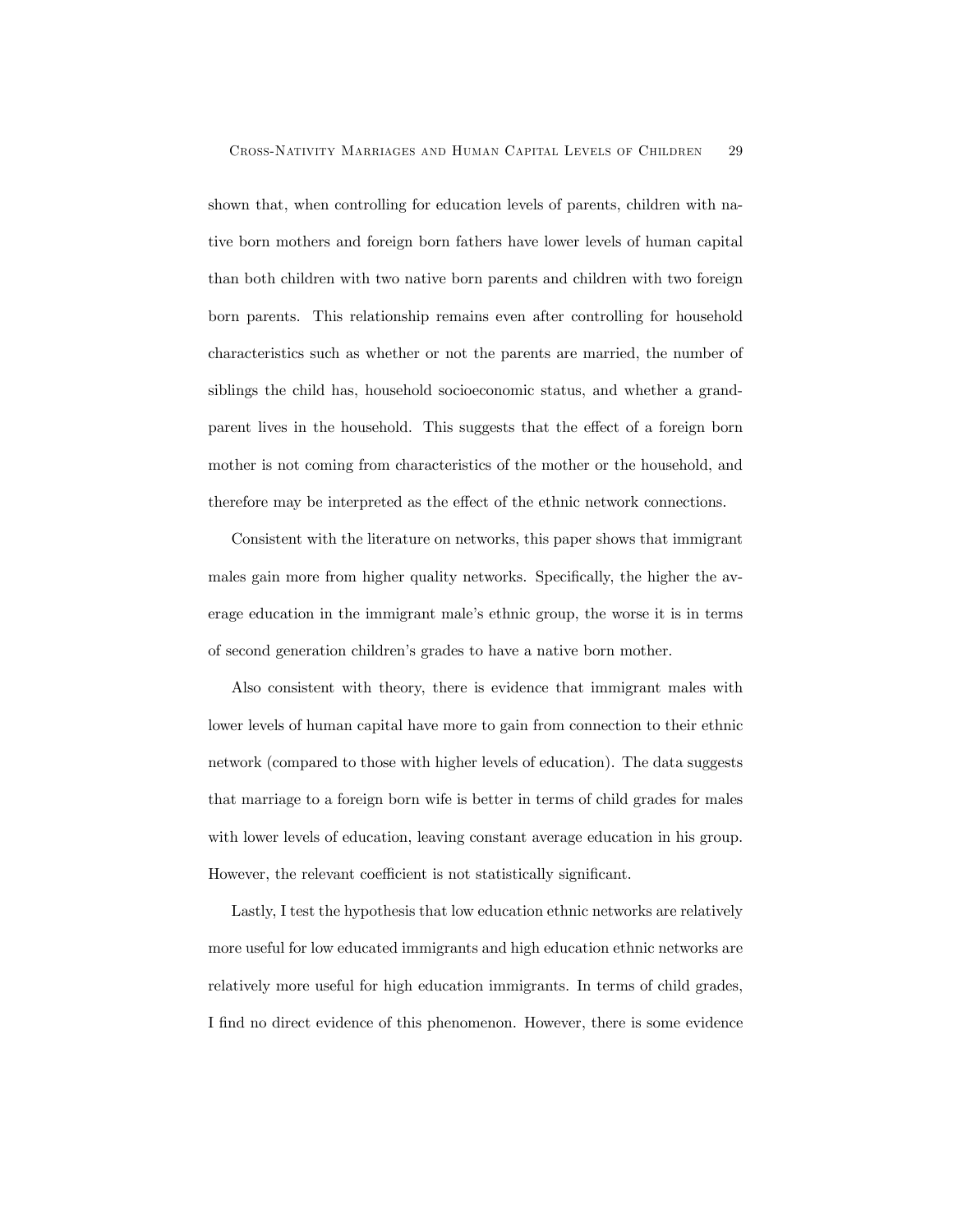of this effect on income which in turn affects children's grades.

The analysis in this paper is very preliminary. Although I have tried to control for household characteristics as much as possible, I cannot rule out that there is some other characteristic specific to the immigrants who choose to marry natives (or the natives that choose to marry immigrants) that influences children's grades. A careful analysis of this self-selection process is needed in order to make more definitive statements about ethnic networks. It is possible that once this selection is taken into account, grades of children with mixed nativity parents are identical to grades of children with same nativity parents suggesting a zero effect of ethnic networks.

Also, one of the interesting findings in this paper is the differential effects of mixed nativity parents depending on which parent is foreign born. Specifically, I find that while children with a native born mother and foreign born father have lower levels of human capital than children with same nativity parents (either both foreign or both native born), children with a foreign born mother and a native born father have higher levels of human capital than children with same nativity parents. Although part of this effect disappears when looking at specific ethnicities, I can only speculate that the abundance of military wives accounts for part of the remaining differentials. Further research on this topic is certainly warranted, but is beyond the scope of this paper.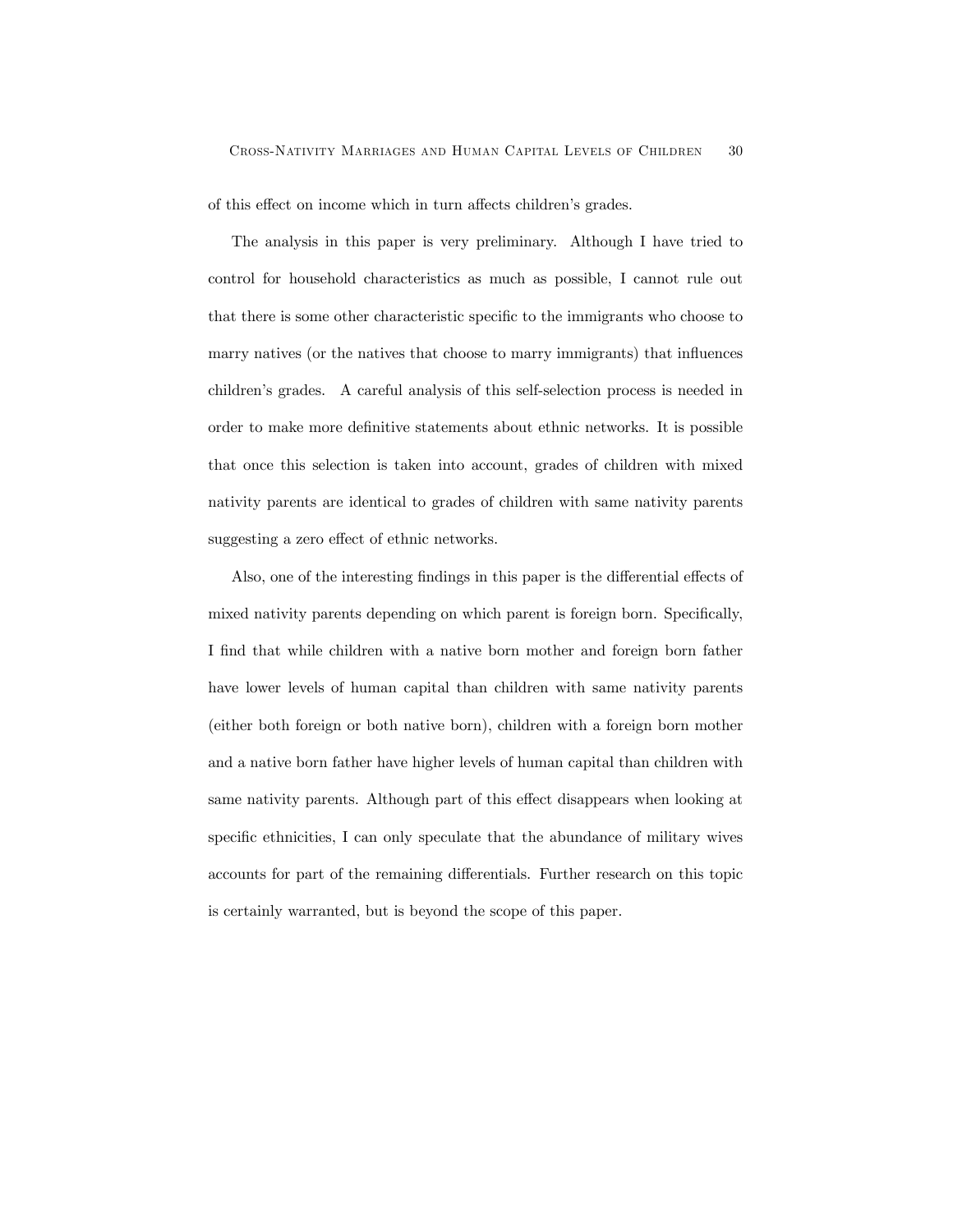## References

Angrist, Joshua. "How do Sex Ratios Affect Marriage Markets and Labor Markets? Evidence from America's Second Generation." Quarterly Journal of Economics. Vol. 117, Issue 3, (2002), 997-1038.

Battu, H., Mwale, M. and Y. Zenou. "Do Oppositional Identities Reduce Employment for Ethnic Minorities." IZA Discussion Paper, No. 721.

Becker, Gary. "A Theory of Marriage: Part 1." Journal of Political Economy. Vol. 81, Issue 4, (1973), 813-46.

Becker, Gary. A Treatise on the Family. Harvard University Press. Cambridge, MA (1981).

Bergstrom, Theodore. "A Survey of Theories of the Family," in Handbook of Population Economics, ed. Mark Rosenzweig and Oded Stark. New York: North Holland (1997), 21-74.

Bisin, Alberto and Thierry Verdier. "'Beyond The Melting Pot': Cultural Transmission, Marriage, and the Evolution of Ethnic and Religious Traits." Quarterly Journal of Economics. Vol. 115, Issue 3, (2000), 955- 988.

Bisin, Alberto, Giorgio Topa and Thierry Verdier. "An Empirical Analysis of Religious Homogamy and Socialization in the U.S." Journal of Political Economy, Vol. 112, Issue 3, (2004), 615-64.

Borjas, George J. "Ethnic Capital and Intergenerational Mobility." The Quarterly Journal of Economics. Vol 107, Issue 1, (1992), 123-150.

Borjas, George J. "The Intergenerational Mobility of Immigrants." Journal of Labor Economics. Vol 11, Issue 1, (1993), 113-135.

Borjas, George J. "Ethnicity, Neighborhoods, and Human Capital Externalities." American Economic Review, Vol 85, Issue 3, (1995), 365-390.

Borjas, George J. "To Ghetto or Not to Ghetto: Ethnicity and Residential Segregation." Journal of Urban Economics, Vol 44, (1998), 228-253.

Card, David, John DiNardo, and Eugena Estes. "'The More Things Change: - and the Children of Immigrants in the 1940s, the 1970s, and the 1990s." Issues in the Economics of Immigration, National Bureau of Economic Research Conference Report, (1999).

Chiswick, Barry. "Sons of Immigrants: Are They at an Earnings Disadvantage?" American Economic Review, (1977), 376-380.

Chiswick, Barry. "The Effect of Americanization on the Earnings of Foreign-Born Men." Journal of Political Economy. Vol 86, Issue 5, (1978), 897-922.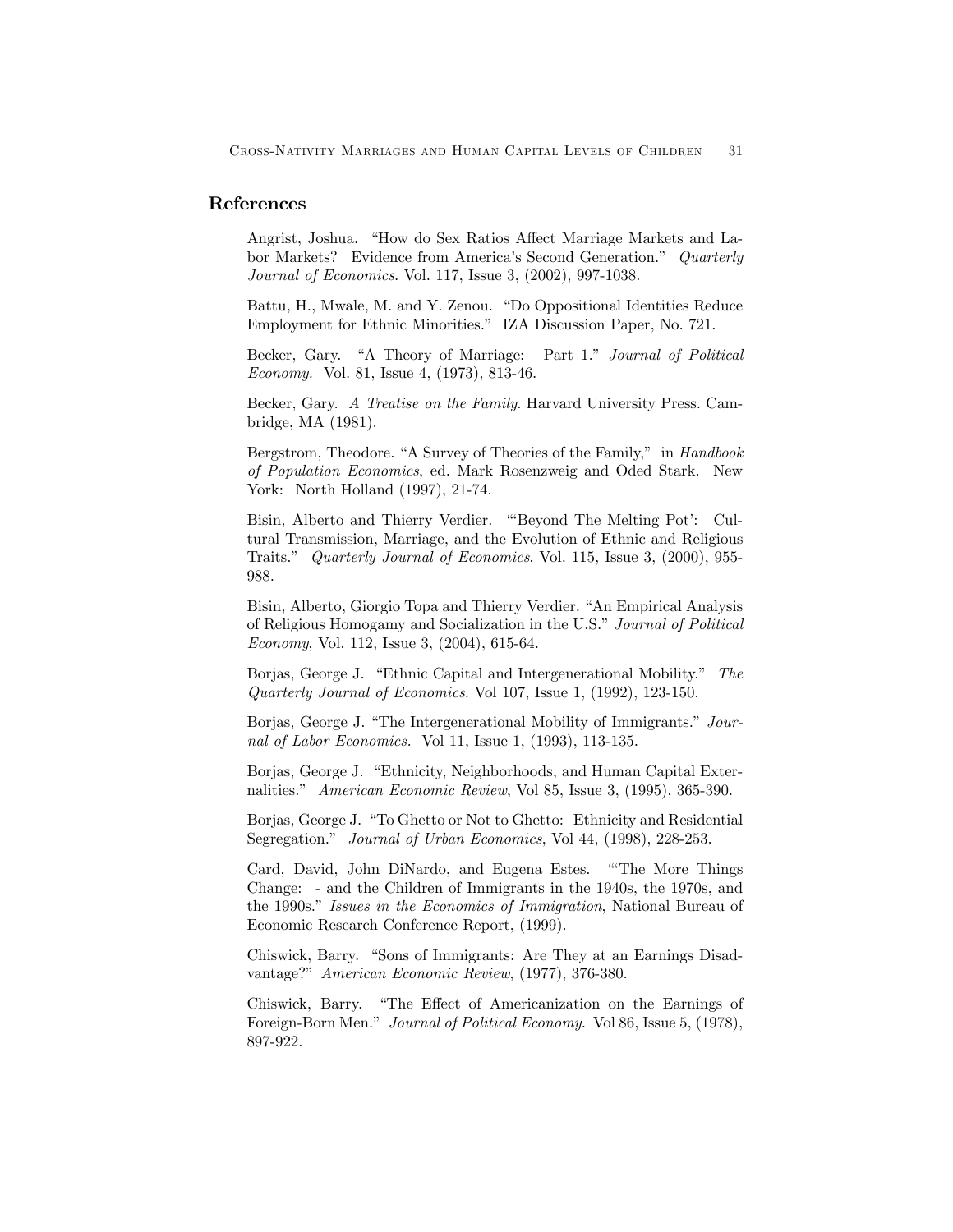Chiswick, Barry and Noyna DebBurman. "Educational Attainment: Analysis by Immigrant Generation." Economics of Education Review, Vol. 23, Issue 4, (2004), 361-379.

Cohen, Steven Martin. "Socioeconomic Determinants of Intraethnic Marriage and Friendship." Social Forces. Vol 55, Issue 4, (1977), 997-1010.

Datcher-Loury, Linda. "Effects of Mother's Home Time on Children's Schooling." The Review of Economics and Statistics. Vol. 70, Issue 3, (1988), 367-373.

Davis, Kingsley and Pietronella van den Oever. "Demographic Foundations of New Sex Roles." Population Development Review. Vol. 8, (1982), 309-340.

Djajic, Slobodan. "Assimilation of Immigrants: Implications for Human Capital Accumulation of the Second Generation." Journal of Population Economics. Vol.16, (2003), 831-845.

Edin, Per-Anders; Fredriksson, Peter; Aslund, Olof. "Ethnic Enclaves and the Economic Success of Immigrants—Evidence from a Natural Experiment." Quarterly Journal of Economics. Vol.118, Issue 1 (2003), 329-57.

"The Foreign Born Population in the United States: 2003." Current Population Reports. Population Characteristics. Series P20-551, (2004).

Furtado, Delia. "Human Capital and Interethnic Marriage Decisions." Unpublished Manuscript, (2004).

Gang, Ira and Klaus Zimmerman. "Is Child like Parent? Educational Attainment and Ethnic Origin." Journal of Human Resources, 35 (2000), 550-569

Gordon, Milton. Human Nature, Class, and Ethnicity. New York: Oxford University Press. (1964).

Hyman, Herbert H. and Charles R. Wright. Education's Lasting Influence on Values. Chicago: University of Chicago Press (1979).

Jasso, Guilermina and Mark Rosenzweig. The New Chosen People : Immigrants in the United States. New York : Russell Sage Foundation. (1990).

Jasso, Guilermina, Douglas Massey, Mark Rosenzweig, and James Smith. "Assortative Mating Among Married New Legal Immigrants to the United States: Evidence From the New Immigrant Survey Pilot, " International Migration Review. Vol 34, Issue 2, (2000), 443-459.

Kalmijn, Matthijs. "Shifting boundaries: Trends in Religious and Educational Homogamy." American Sociological Review, Vol. 56, (1991), 786- 800.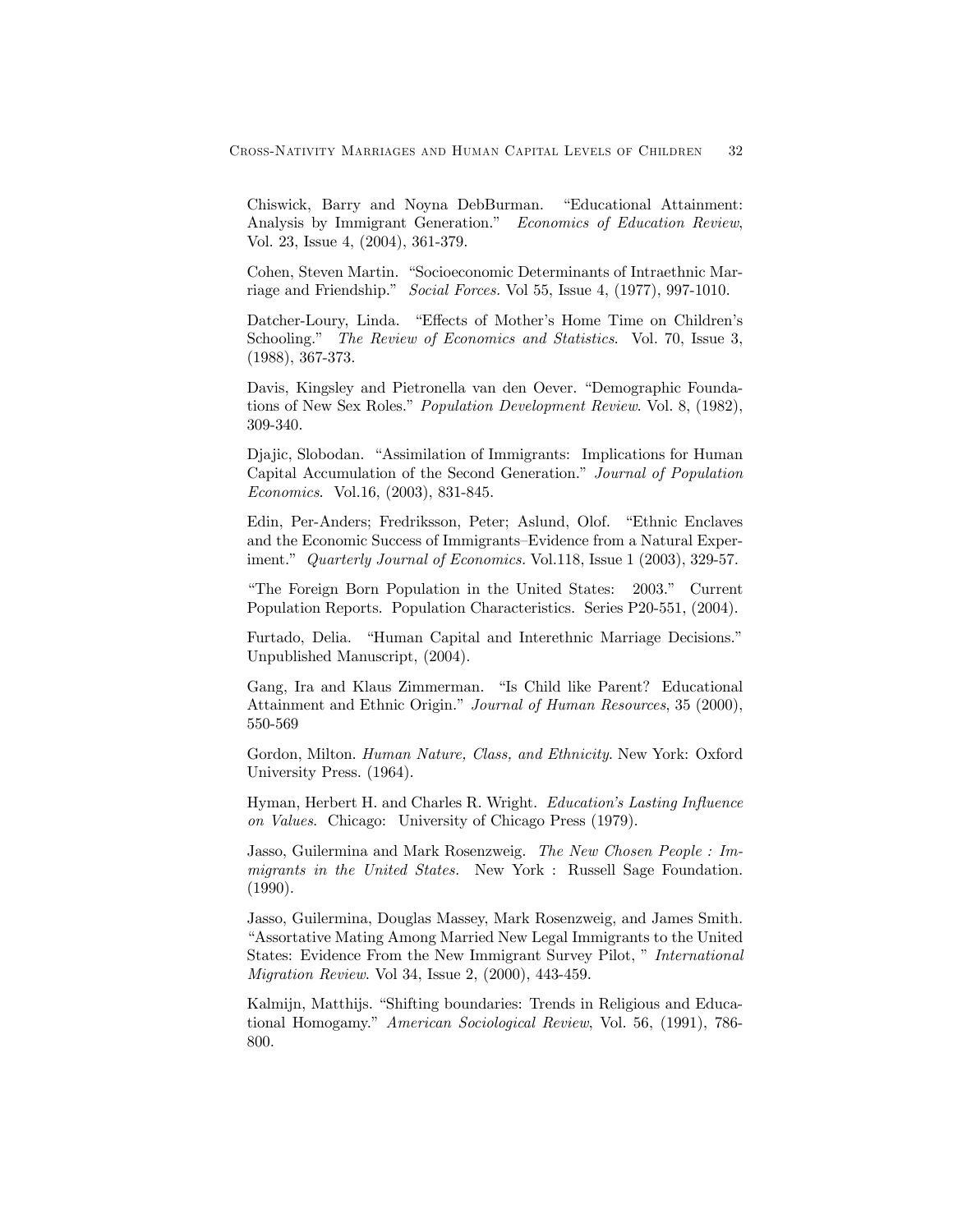Kalmijn, Matthijs. "Spouse Selection among Children of European Immigrants: A Comparison of Marriage Cohorts in the 1960 Census." International Migration Review. Vol 27, Issue 1, (1993), 51-78.

Kalmijn, Matthijs, Paul M. de Graaf and Jacques P. G. Janssen. "Intermarriage and the Risk of Divorce in the Netherlands: The Effects of Differences in Religion and in Nationality." *Population Studies*. Vol. 59, Issue 1, (2005), 71-85.

Kane, Thomas J.. "Basing College Admission on High School Class Rank." Working Paper, June 2000.

Kantarevic, Jasmin. "Interethnic Marriages and Economic Assimilation of Immigrants." IZA Discussion Paper, No. 1142.

Kohn, Melvin L. Class and Conformity. Chicago: University of Chicago Press, (1977).

Kao, G. and Tienda, Marta. "Optimism and Achievement: The Educational Performance of Immigrant Youth. Social Science Quarterly. Vol. 76, (1995), 1-19.

Lichter, Daniel T. and Zhenchao Qian. "Measuring Marital Assimilation: Intermarriage Among Natives and Immigrants." Social Science Research Vol. 30, (2001), 289-312.

Lieberson Stanley and Mary Waters. From Many Strands: Ethnic and Racial Groups in Contemporary America. Population of the United States in the 1980s, a Census Monograph Series. New York: Russell Sage Foundation, (1988).

Meng, Xin and Robert G. Gregory. "Intermarriage and the Economic Assimilation of Immigrants." *Journal of Labor Economics*. Vol. 23, Issue 1, (2005), 135-75.

Munshi, Kaivan. "Networks in the Modern Economy: Mexican Migrants in the U.S. Labor Market." Quarterly Journal of Economics, Vol 118, Issue 2, (2003), 549-597.

Pong, Suet-Ling. "Family Structure, School Context, and Eighth-Grade Math and Reading Achievement." Journal of Marriage and the Family. Vol. 59, Issue 3, (1997), 734-746.

Portes, Alejandro and Min Zhou. "The New Second Generation: Segmented Assimilation and its Variants Among Post-1965 Immigrant Youth." Anals of the American Academy of Political and Social Sciences, Vol. 530, (1993), 74-96.

Ramakrishnan, S. Karthick. "Second-Generation Immigrants? The '2.5 Generation' in the United States." Social Science Quarterly, Vol 85, Issue 2, (2004), 380-399.